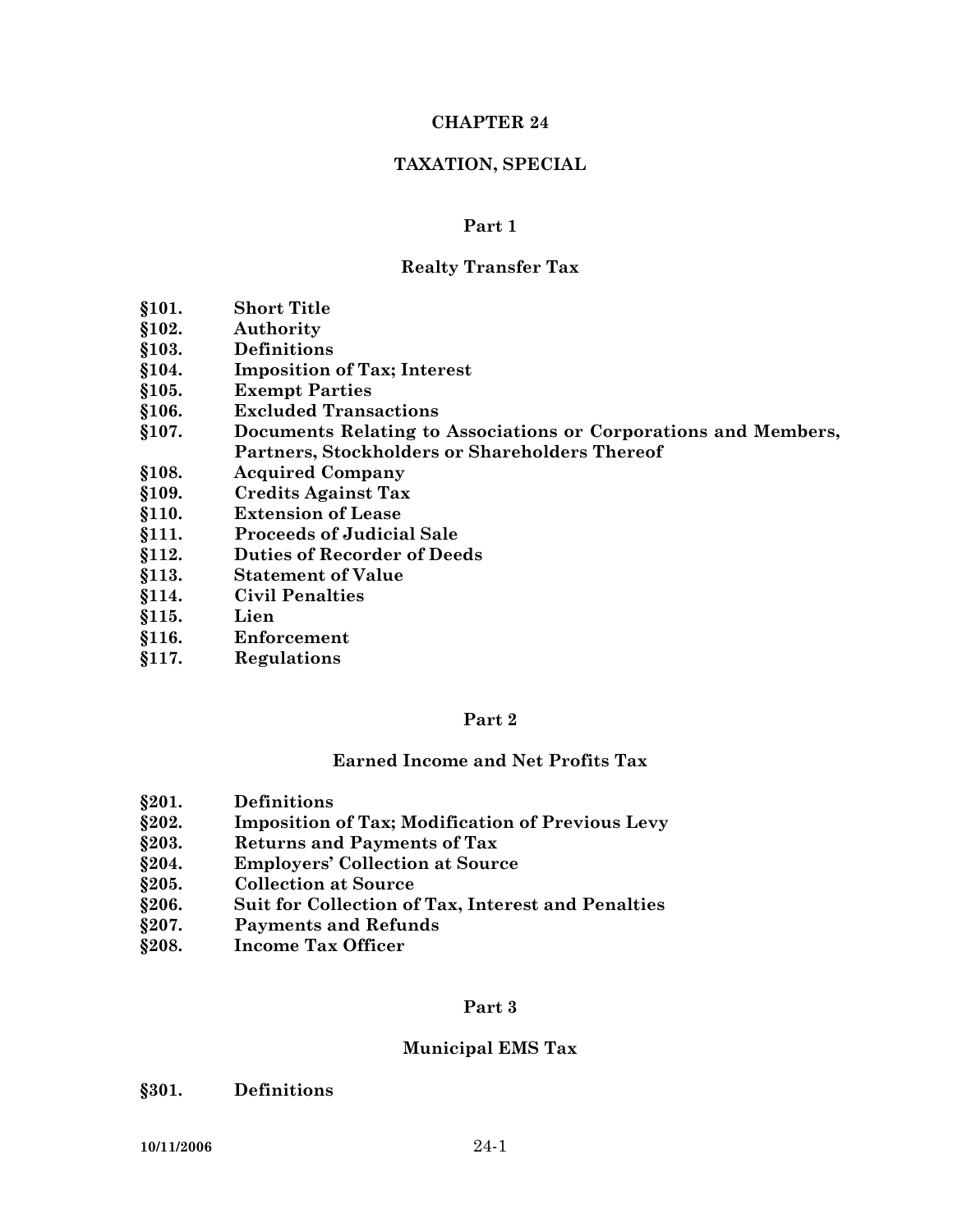- **§302. Levy and Collection of Tax**
- **§303. Amount of Tax**
- **§304. Discount, Flat Rate and Penalty Periods**
- **§305. Duty of Employers**
- **§306. Individuals Engaged in More than One Occupation**
- **§307. Employer's Date of Determination of Liability for Tax**
- **§308. Self-Employed Individuals and Employers beyond Corporate Limits of the Borough of Mohnton**
- **§309. Domestics**
- **§310. Other Taxes**
- **§311. Adoption of Rules and Regulations**
- **§312. Powers and Duties of Borough Treasurer**
- **§313. Suit on Collections**
- **§314. Fines and Penalties**
- **§315. Occupations Requiring Licenses**
- **§316. Authority for Enactment**
- **§317. Claim for Refund**

## **Per Capita Tax**

**§401. Imposition of Tax** 

## **Part 5**

## **Occupation Assessment Tax**

- **§501. Definitions**
- **§502. Levy**
- **§503. Collection of Tax**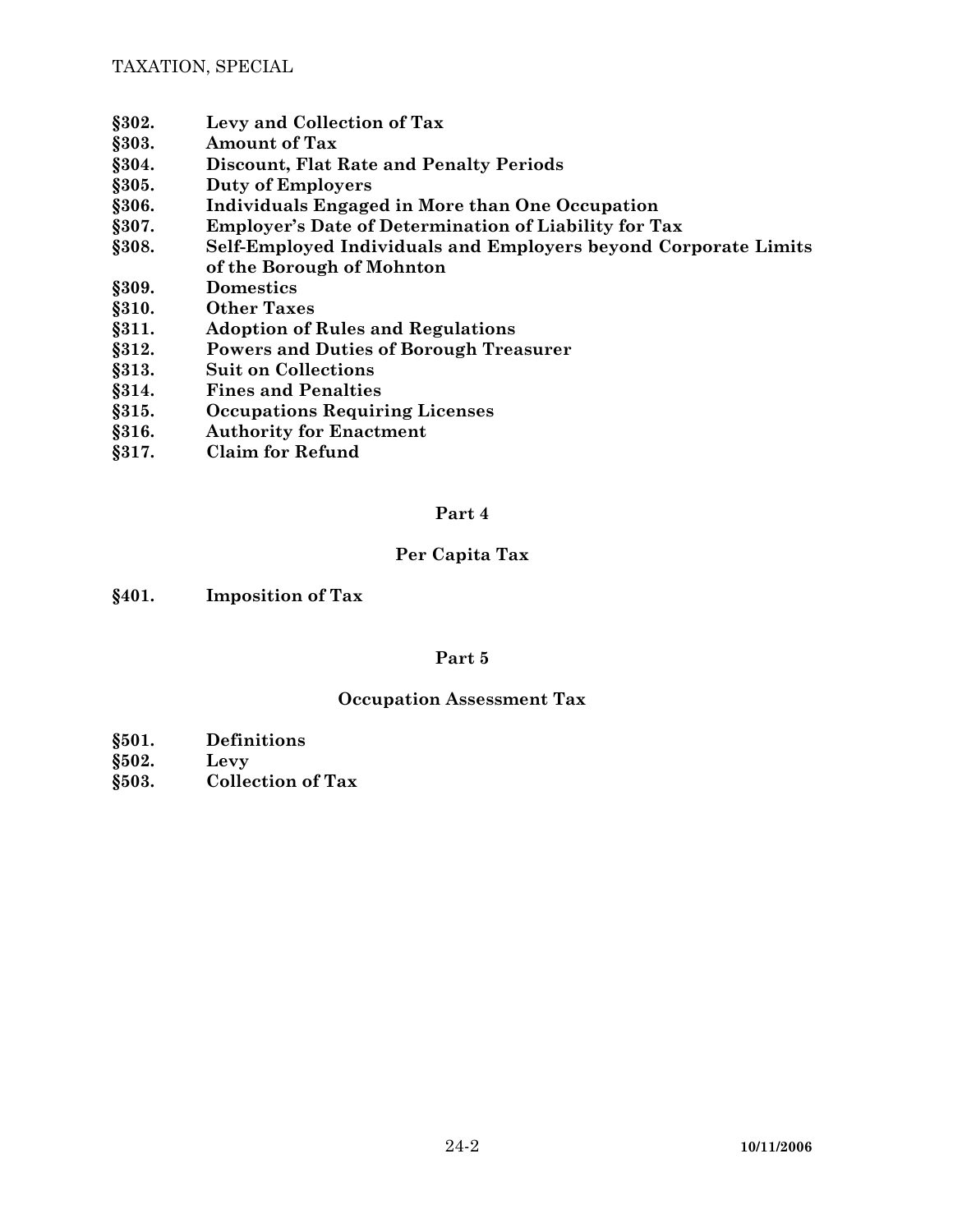#### **Realty Transfer Tax**

#### **§101. Short Title.**

This Part 1 shall be known as the "Realty Transfer Tax Ordinance of the Borough of Mohnton. (Ord. 466, 1/14/1987, §1)

#### **§102. Authority.**

A Realty Transfer Tax for general revenue purposes is hereby imposed upon the transfer of real estate or interest in real estate situated within the Borough of Mohnton, regardless of where the documents making the transfer are made, executed or delivered, or where the actual settlements on such transfer took place as authorized by Article XI-D, "Local Real Estate Tax," 72 P.S. §8101-D et seq. (Ord. 466, 1/14/1987, §2)

#### **§103. Definitions.**

 ASSOCIATION — a partnership, limited partnership, or any other form of unincorporated enterprise owned or conducted by two or more persons other than a private trust or decedent's estate.

 CORPORATION — a corporation, joint-stock association, business trust, or banking institution which is organized under the laws of this Commonwealth, the United States, or any other state, territory, foreign country or dependency.

 DOCUMENT — any deed, instrument or writing which conveys, transfers, demises, vests, confirms, or evidences any transfer or demise of title to real estate, but does not include wills, mortgages, deeds of trust or other instruments or like character given as security for a debt and deeds of release thereof to the debtor, land contracts whereby the legal title does not pass to the grantee until the total consideration specified in the contract has been paid or any cancellation thereof unless the consideration is payable over a period of time exceeding 30 years, or instruments which solely grant, vest or confirm a public utility easement. "Document" shall also include a declaration of acquisition required to be presented for recording under §102 of this Part 1.

 FAMILY FARM CORPORATION — a corporation of which at least 75% of its assets are devoted to the business of agriculture and at least 75% of each class of stock of the corporation is continuously owned by members of the same family. The business of agriculture shall not be deemed to include:

 A. Recreational activities such as, but not limited to hunting, fishing, camping, skiing, show competition or racing;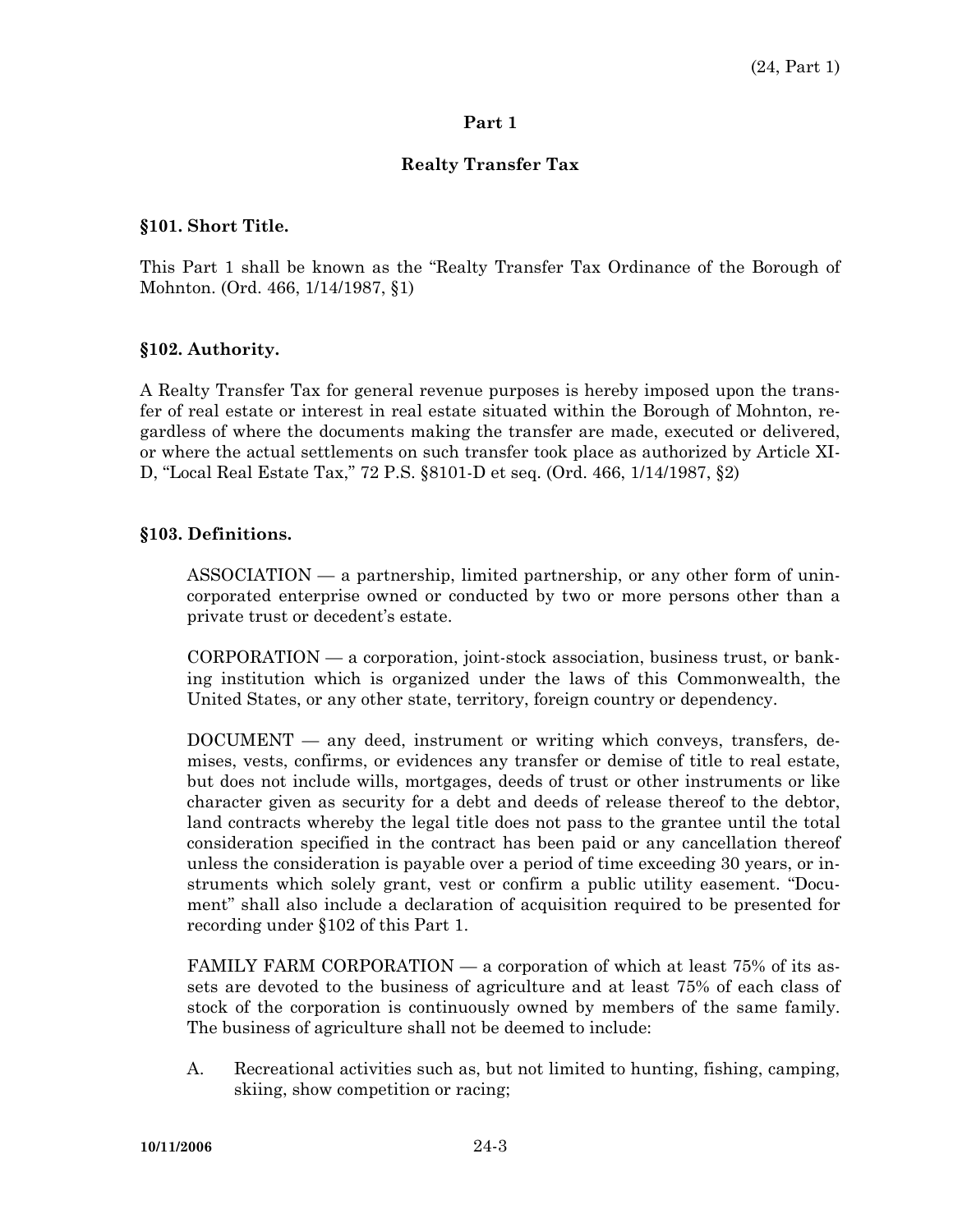- B. The raising, breeding or training of game animals or game birds, fish, cats, dogs or pets or animals intended for use in sporting or recreational activities;
- C. Fur farming;
- D. Stockyard and slaughterhouse operations; or
- E. Manufacturing or processing operations of any kind.

 MEMBERS OF THE SAME FAMILY — any individual, such individual's brothers and sisters, the brothers and sisters of such individual's parents or grandparents, the ancestors and lineal descendents of any of the foregoing, a spouse of any of the foregoing, and the estate of any of the foregoing. Individuals related by the halfblood or legal adoption shall be treated as if they were related by the whole-blood.

 PERSON — every natural person, association, or corporation. Whenever used in any clause prescribing and imposing a fine or imprisonment, or both. The term "person" as applied to associations, shall include the responsible members or general partners thereof, and as applied to corporations, the officers thereof.

REAL ESTATE –

- A. All lands, tenements or hereditaments within the Borough of Mohnton, including without limitation, buildings, structures, fixtures, mines, minerals, oil, gas, quarries, spaces with or without upper or lower boundaries, trees, and other improvements, immovables or interests which by custom, usage or law pass with a conveyance of land, but excluding permanently attached machinery and equipment in an industrial plant.
- B. A condominium unit.
- C. A tenant-stockholder's interest in a cooperative housing corporation, trust or association under a proprietary lease or occupancy agreement.

REAL ESTATE COMPANY — a corporation or association which is primarily engaged in the business of holding, selling or leasing real estate, 90% or more of the ownership interest in which is held by 35 or fewer persons and which:

- A. Derives 60% or more of its annual gross receipts from the ownership or disposition of real estate; or
- B. Holds real estate, the value of which comprises 90% or more of the value of its entire tangible asset holdings exclusive of tangible assets which are freely transferable and actively traded on an established market.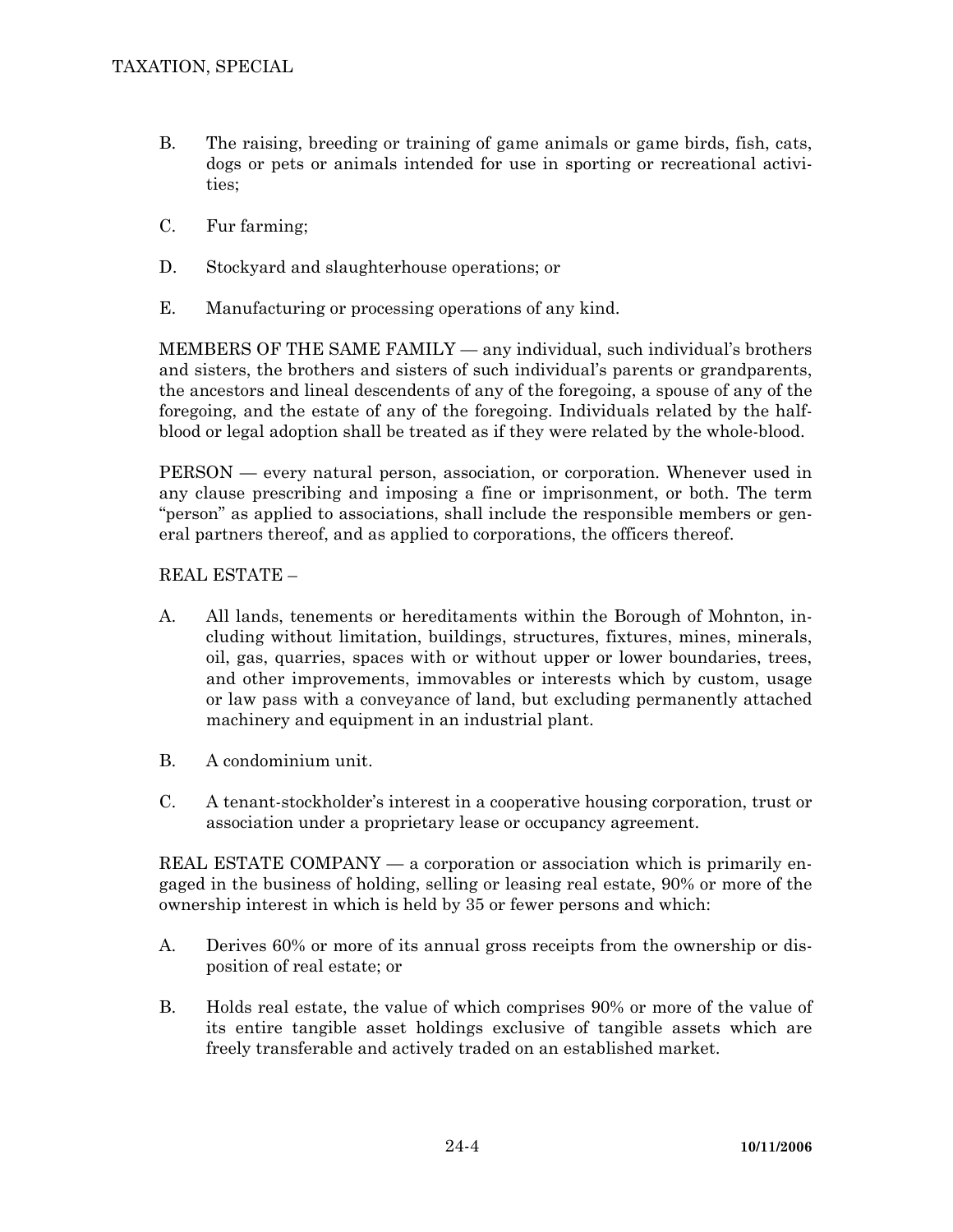## TITLE TO REAL ESTATE –

- A. Any interest in real estate which endures for a period of time, the termination of which is not fixed or ascertained by a specific number of years, including without limitation an estate in fee simple, life estate, or perpetual leasehold; or
- B. Any interest in real estate enduring for a fixed period of years but which, either by reason of the length of the term or the grant of a right to extend the term by renewal or otherwise, consists of a group of rights approximating those of an estate in fee simple, life estate or perpetual leasehold, including without limitation a leasehold interest or possessory interest under a lease or occupancy agreement for a term of 30 years or more or a leasehold interest or possessory interest in real estate in which the lessee has equity.

 TRANSACTION — the making, executing, delivering, accepting or presenting for recording of a document.

VALUE –

- A. In the case of any bona fide sale of real estate at arm's length for actual monetary worth, the amount of the actual consideration therefore, paid or to be paid, including liens or other encumbrances thereon existing before the transfer and not removed thereby, whether or not the underlying indebtedness is assumed, and ground rents, or a commensurate part thereof where such liens or other encumbrances and ground rents also encumber or are charged against other real estate, provided that where such documents shall set forth a nominal consideration, the "value" thereof shall be determined from the price set forth in or actual consideration for the contract of sale;
- B. In the case of a gift, sale by execution upon a judgment or upon the foreclosure of a mortgage by a judicial officer, transactions without consideration or for consideration less than the actual monetary worth of the real estate, a taxable lease, an occupancy agreement, a leasehold or possessory interest, any exchange of properties, or the real estate of an acquired company, the actual monetary worth of the real estate of an acquired company, the actual monetary worth of the real estate determined by adjusting the assessed value of the real estate for local real estate tax purposes for the common level ratio factor developed by the Pennsylvania Department of Revenue for Pennsylvania Realty Transfer Tax base calculations.
- C. In the case of an easement or other interest in real estate, the value of which is not determinable under Subsection (A) or (B), the actual monetary worth of such interest; or
- D. The actual consideration for or actual monetary worth of any executory agreement for the construction of buildings, structures or other permanent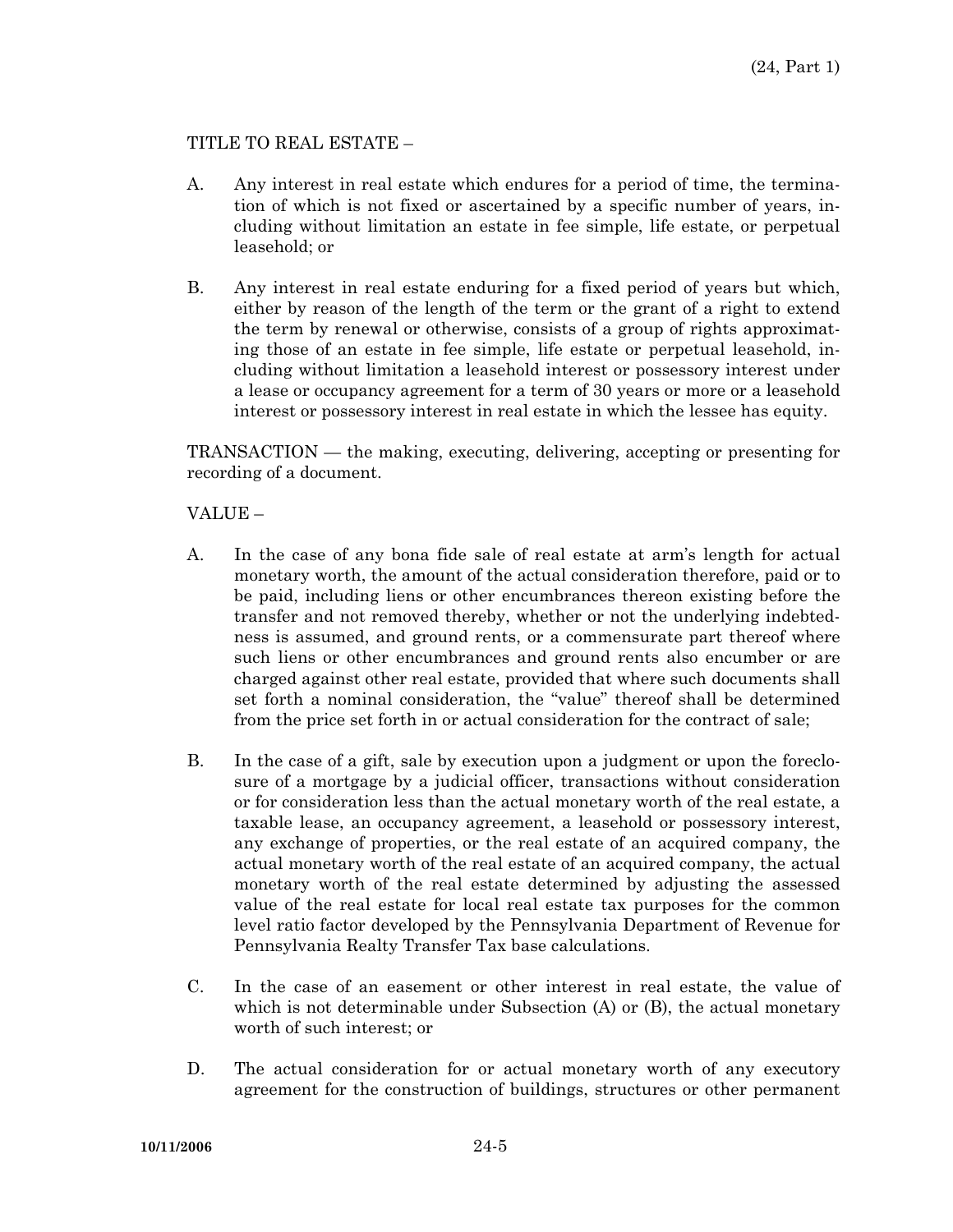improvements to the real estate between the grantor and other persons existing before the transfer and not removed thereby or between the grantor, the agent or principle of the grantor of a related corporation, association or partnership and the grantee existing before or effective with the transfer.

(Ord. 466, 1/14/1987, §4)

## **§104. Imposition of Tax; Interest.**

- 1. Every person who makes, executes, delivers, accepts or presents for recording any document or in whose behalf a document is made, executed, delivered, accepted or presented for recording, shall be subject to pay for and in respect to the transaction or any part thereof, a tax at the rate of 1% of the value of the real estate represented by such document, which tax shall be payable at the earlier of the time the document is presented for recording or within 30 days of acceptance of such document or within 30 days of becoming an acquired company.
- 2. The payment of the tax imposed herein shall be evidenced by the affixing of an official stamp or writing by the Recorder of Deeds or other designee, whereon the date of the payment of the tax, amount of the tax and the signature of the collecting agent shall be set forth.
- 3. It is the intent of this Part 1 that the entire burden of the tax imposed herein on a person or transfer shall not exceed the limitations prescribed in the Local Tax Enabling Act, Act of December 31, 1965, P.L. 1257, 53 P.S. §6901 et seq., so that if any other political subdivision shall impose or hereafter shall impose such tax on the same person or transfer then the tax levied by the Borough of Mohnton under the authority of that Act shall during the time such duplication of the tax exists, except as hereinafter otherwise provided, be 1/2 of the rate and such 1/2 rate shall become effective without any action on the part of the Borough of Mohnton, provided, however, that the Borough of Mohnton and any other political subdivision which impose such tax on the same person or transfer may agree that instead of limiting their respective rates to 1/2 of the rate herein provided, they will impose respectively different rates, the total of which shall not exceed the maximum rate permitted under "The Local Tax Enabling Act."
- 4. If for any reason the tax is not paid when due, interest at the rate in effect at the time the tax is due, shall be added and collected.

(Ord. 466, 1/14/1987, §4)

## **§105. Exempt Parties.**

The United States, the Commonwealth, or any of their instrumentalities, agencies, or political subdivisions shall be exempt from payment of the tax imposed by this Part 1.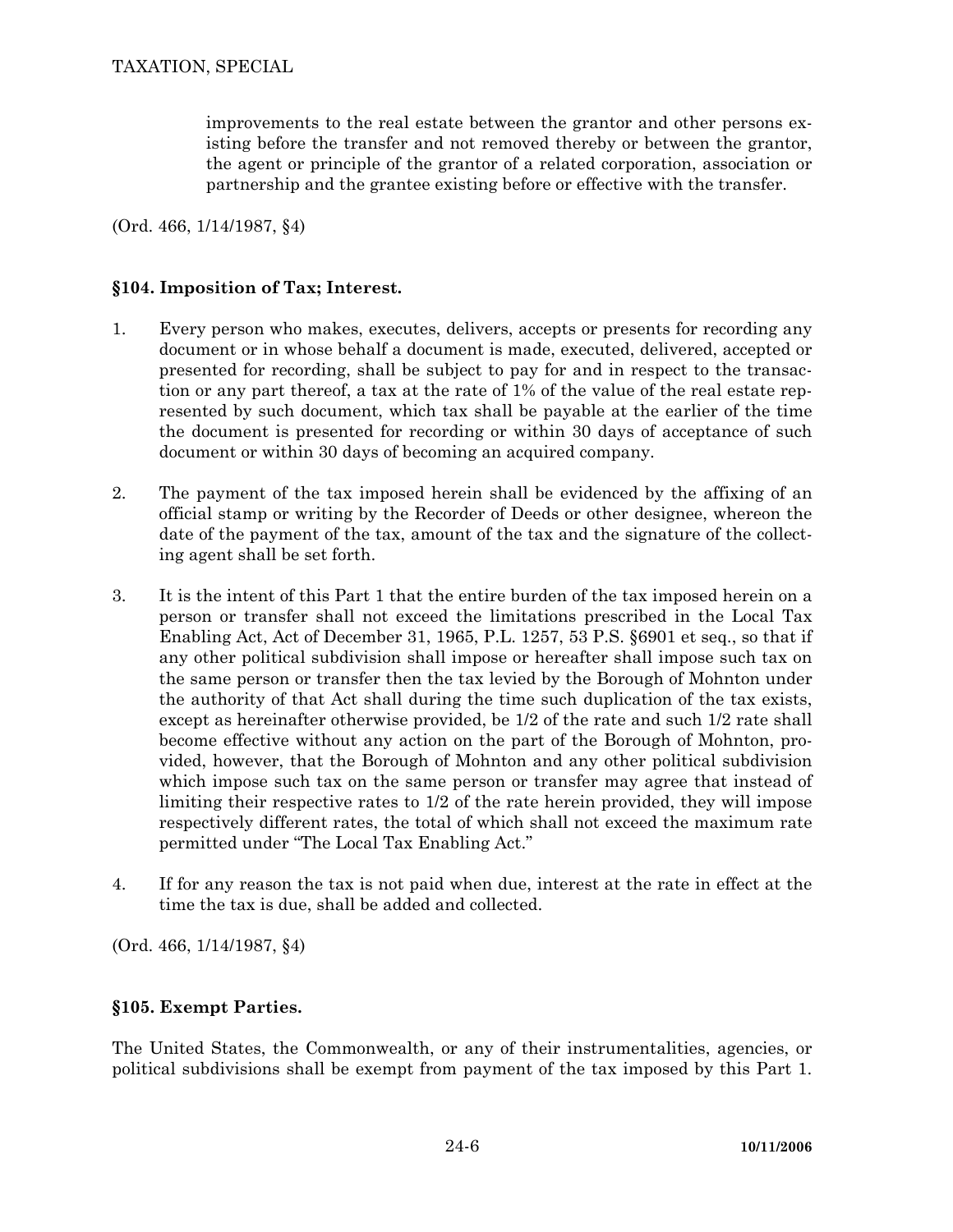The exemption of such governmental bodies shall not, however, relieve any other party to a transaction from liability for the tax. (Ord. 466, 1/14/1987, §5)

## **§106. Excluded Transactions.**

The tax imposed by §104 shall not be imposed upon:

- 1. A transfer to the Commonwealth, or to any of its instrumentalities, agencies or political subdivision, by gift, dedication or deed in lieu of condemnation proceedings, or a reconveyance by the condemning body of the property condemned to the owner of record at the time of condemnation, which reconveyance may include property line adjustments, provided said reconveyance is made within one year from the date of condemnation.
- 2. A document which the Borough of Mohnton is prohibited from taxing under the Constitution or statutes of the United States.
- 3. A conveyance to a municipality, township, school district or county pursuant to acquisition by the municipality, township, school district or county of a tax delinquent property at sheriff sale or tax claim bureau sale.
- 4. A transfer for no or nominal actual consideration which corrects or confirms a transfer previously recorded, but which does not extend or limit existing record legal title or interest.
- 5. A transfer or division in kind for no nominal actual consideration of property passed by testate or intestate succession and held by co-tenants; however, if any of the parties take shares greater in value than their undivided interest, tax is due on the excess.
- 6. A transfer between husband and wife, between persons who were previously husband and wife who have since been divorced provided the property or interest therein subject to such transfer was acquired by the husband and wife or husband or wife prior to the granting of the final decree in divorce, between parent and child or the spouse of such child, between brother or sister or the spouse of a brother or sister, and between a grandparent and grandchild or the spouse of such grandchild, except that a subsequent transfer by the grantee within one year shall be subject to tax as if the grantor were making such transfer.
- 7. A transfer from no or nominal actual consideration of property passing by testate or intestate succession from a personal representative of a decedent to the decedent's devisee or heir.
- 8. A transfer for no or nominal actual consideration to a trustee of an ordinary trust where the transfer of the same property would be exempt if the transfer was made directly from the grantor to all of the possible beneficiaries, whether or not such beneficiaries are contingent or specifically named. No such exemption shall be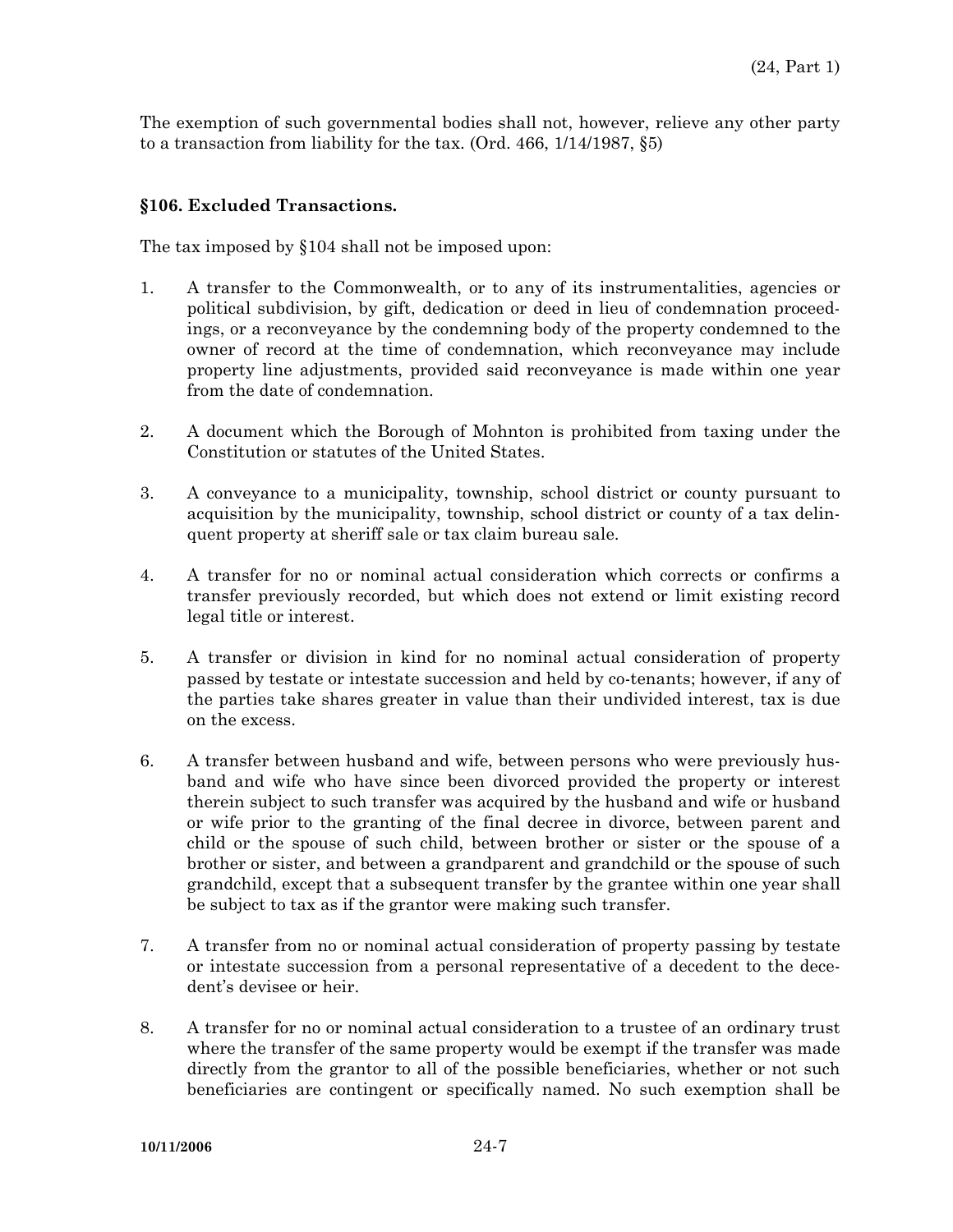granted unless the Recorder of Deeds is presented with a copy of the trust instrument that clearly identifies the grantor and all possible beneficiaries.

- 9. A transfer for no or nominal actual consideration from a trustee to a beneficiary of an ordinary trust.
- 10. A transfer for no or nominal actual consideration from trustee to successor trustee.
- 11. A transfer (A) for no or nominal actual consideration between principal and agent or straw party; or (B) from or to an agent or straw party where, if the agent or straw party were his principal, no tax would be imposed under this Part 1.

Where the document by which title is acquired by a grantee or statement of value fails to set forth that the property was acquired by the grantee from, or for the benefit of his principal, there is a rebuttable presumption that the property is the property of the grantee in his individual capacity if the grantee claims an exemption from taxation under this clause.

- 12. A transfer made pursuant to the statutory merger or consolidation of a corporation or statutory division of a non-profit corporation, except where the department reasonably determines that the primary intent for such merger, consolidation or division is avoidance of the tax imposed by this Part 1.
- 13. A transfer from a corporation or association of real estate held of record in the name of the corporation or association where the grantee owns stock of the corporation or an interest in the association in the same proportion as his interest in or ownership of the real estate being conveyed and where the stock of the corporation or the interest in the association has been held by the grantee for more than two years.
- 14. A transfer from a non-profit industrial development agency or authority to a grantee of property conveyed by the grantee to that agency or authority as security for a debt of the grantee or a transfer to a non-profit industrial development agency or authority.
- 15. A transfer from a non-profit industrial development agency or authority to a grantee purchasing directly from it, but only if: (A) the grantee shall directly use such real estate for the primary purpose of manufacturing, fabricating, compounding, processing, publishing, research and development, transportation, energy conversion, energy production, pollution control, warehousing or agriculture; and (B) the agency or authority has the full ownership interest in the real estate transferred.
- 16. A transfer by a mortgagor to the holder of a bona fide mortgage in default in lieu of a foreclosure or a transfer pursuant to a judicial sale in which the successful bidder is the bona fide holder of a mortgage, unless the holder assigns the bid to another person.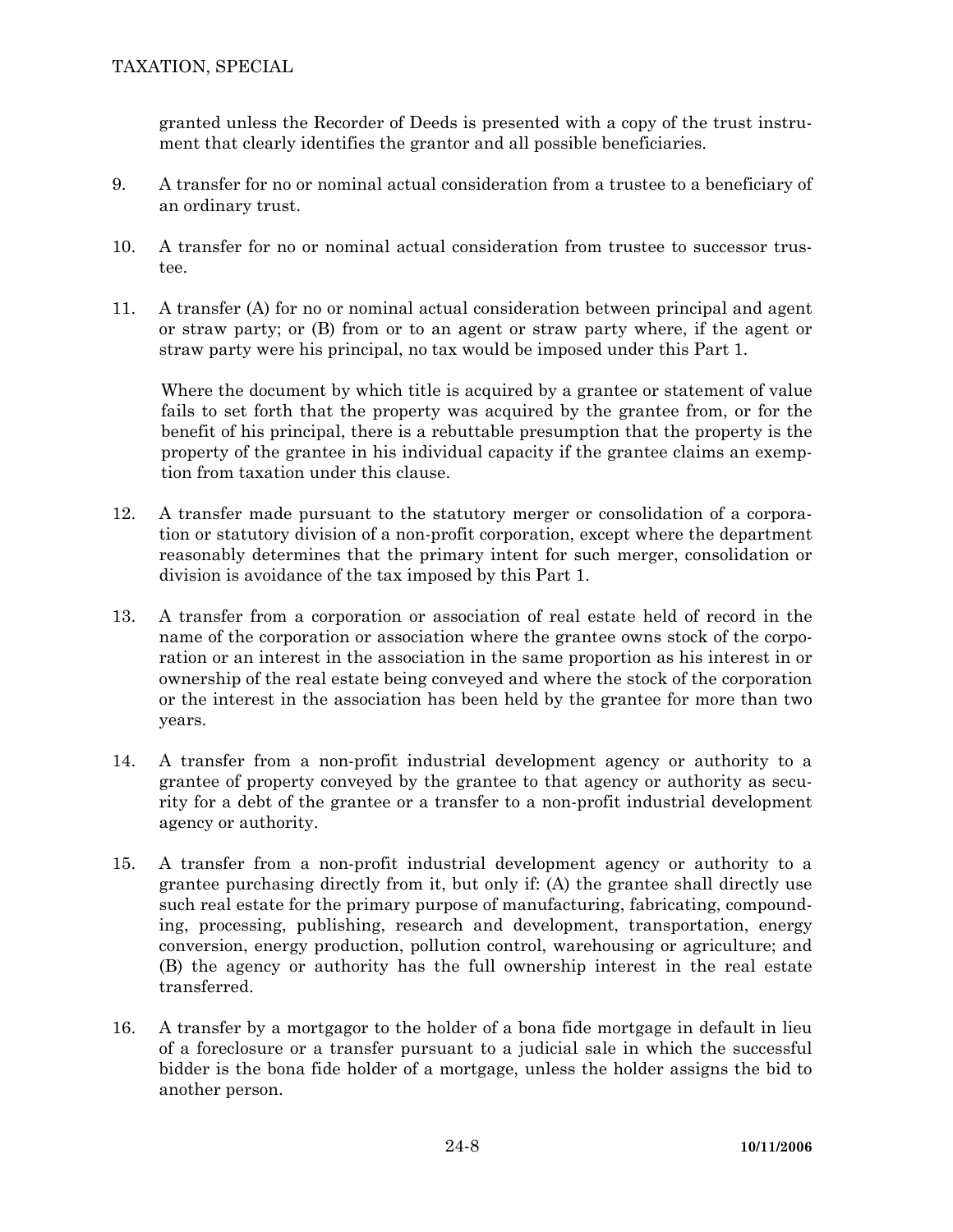- 17. Any transfer between religious organizations or other bodies or persons holding title for a religious organization if such real estate is not being or has not been used by such transferor for commercial purposes.
- 18. A transfer to a conservancy which possesses a tax exempt status pursuant to Section 501(c)(3) of the Internal Revenue Code of 1954, (68A Stat. 3, 26 U.S.C. Section  $501(c)$  (#) and which has as its primary purpose preservation of land for historic, recreational, scenic, agricultural or open space opportunities.
- 19. A transfer of real estate devoted to the business of agriculture to a family farm corporation by a member of the same family which directly owns at least 75% of each class of the stock thereof.
- 20. A transfer between members of the same family of an ownership interest in a real estate company or family farm corporation.
- 21. A transaction wherein the tax due is \$1 or less.
- 22. Leases for the production or extraction of coal, oil, natural gas or minerals and assignments thereof.

In order to exercise any exclusion provided in this §106, the true full and complete value of the transfer shall be shown on the Statement of Value. A copy of the Pennsylvania Realty Transfer Tax Statement of Value may be submitted for this purpose. For leases of coal, oil, natural gas or minerals, the Statement of Value may be limited to an explanation of the reason such document is not subject to tax under this Part 1.

(Ord. 466, 1/14/1987, §6)

## **§107. Documents Relating to Associations or Corporations and Members, Partners, Stockholders or Shareholders Thereof.**

Except as otherwise provided in §106, documents which make, confirm or evidence any transfer or demise of title to real estate between association or corporations and the members, partners, shareholders or stockholders thereof are fully taxable. For the purposes of this Part 1, corporations and associations are entities separate from their members, partners, stockholders or shareholders. (Ord. 466, 1/14/1987, §7)

#### **§108. Acquired Company.**

1. A real estate company is an acquired company upon a change in the ownership interest in the company, however effected, if the change does not affect the continuity of the company; and of itself or together with prior changes has the effect of transferring, directly or indirectly, 90% or more of the total ownership interest in the company within a period of three years.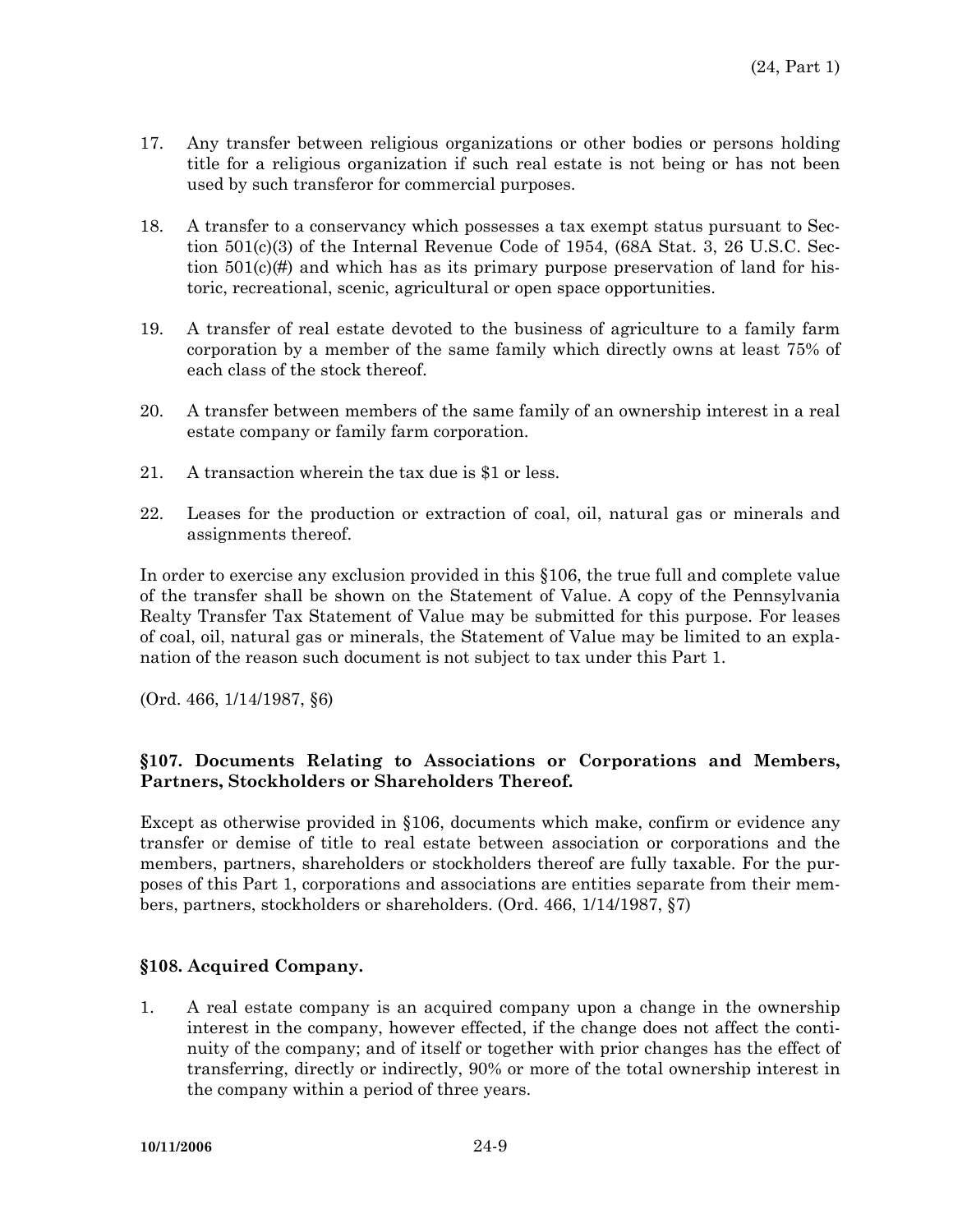- 2. With respect to real estate acquired after February 16, 1986, a family farm corporation is an acquired company when, because of voluntary or involuntary dissolution, it ceases to be a family farm corporation or when, because of issuance or transfer of stock or because of acquisition or transfer of assets that are devoted to the business of agriculture, it fails to meet the minimum requirements of a family farm corporation under this Part 1.
- 3. Within 30 days after becoming an acquired company, the company shall present a declaration of acquisition with the Recorder of Deeds of each county in which it holds real estate for the affixation of documentary stamps and recording. Such declaration shall set forth the value of real estate holdings of the acquired company in such county. A copy of the Pennsylvania Realty Transfer Tax Declaration of Acquisition may be submitted for this purpose.

(Ord. 466, 1/14/1987, §8)

# **§109. Credits Against Tax.**

- 1. Where there is a transfer of a residential property by a licensed real estate broker which property was transferred to him within the preceding year as consideration for the purchase of other residential property, a credit for the amount of the tax paid at the time of the transfer to him shall be given to him toward the amount of the tax due upon the transfer.
- 2. Where there is a transfer by a builder of residential property which was transferred to the builder within the preceding year as consideration for the purchase of new, previously unoccupied residential property, a credit for the amount of the tax paid at the time of the transfer to the builder shall be given to the builder toward the amount of the tax due upon the transfer.
- 3. Where there is a transfer of real estate which is leased by the grantor, a credit for the amount of tax paid at the time of the lease shall be given the grantor toward the tax due upon the transfer.
- 4. Where there is a conveyance by deed of real estate which was previously sold under a land contract by the grantor, a credit for the amount of tax paid at the time of the sale shall be given the grantor toward the tax due upon the deed.
- 5. If the tax due upon the transfer is greater than the credit given under this §109, the difference shall be paid. If the credit allowed is greater than the amount of tax due, no refund or carry-over credit shall be allowed.

(Ord. 466, 1/14/1987, §9)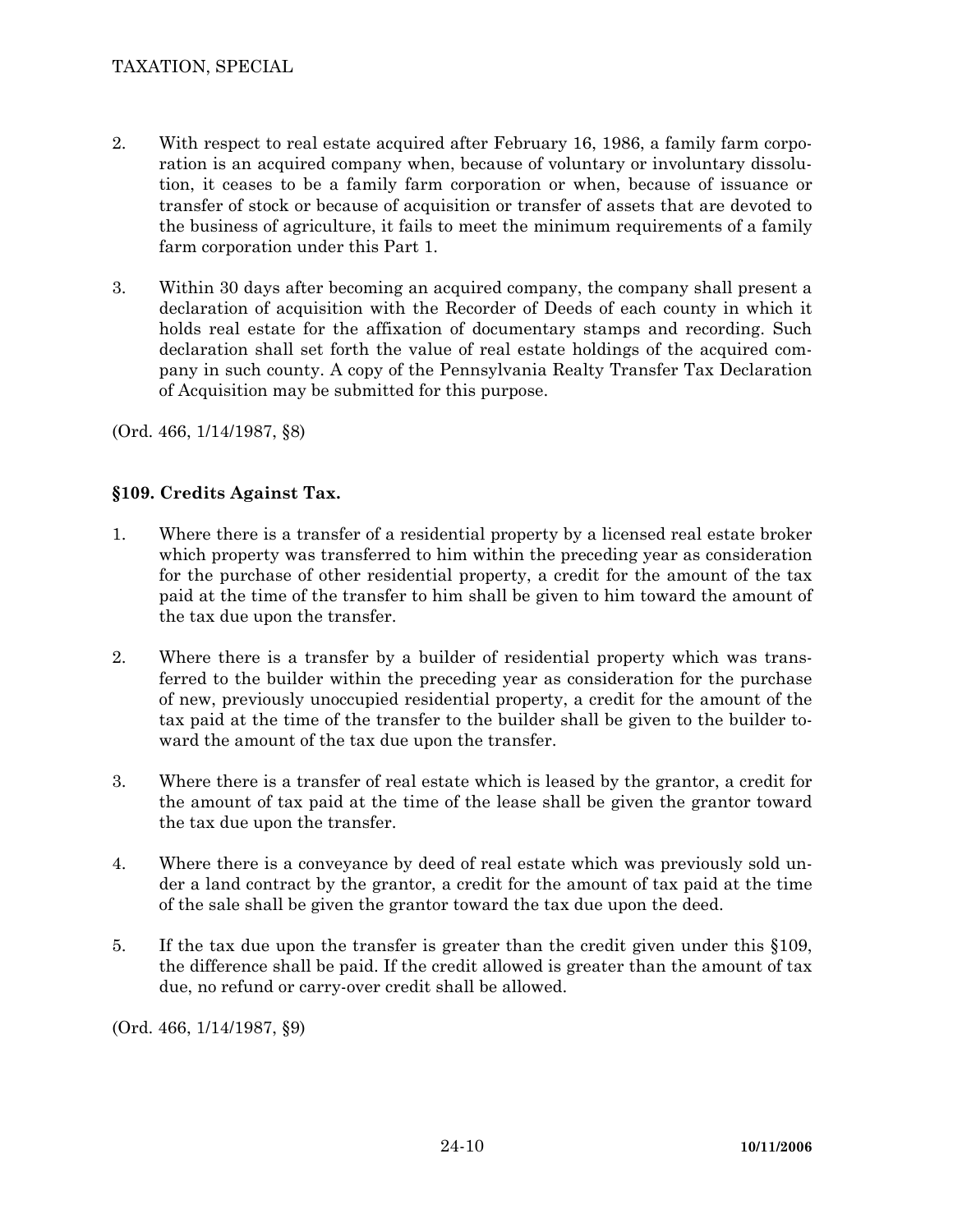#### **§110. Extension of Lease.**

In determining the term of a lease, it shall be presumed that a right or option to renew or extend a lease will be exercised if the rental charge to the lessee is fixed or if a method for calculating the rental charge is established. (Ord. 466, 1/14/1987, §10)

#### **§111. Proceeds of Judicial Sale.**

The tax herein imposed shall be fully paid, and have priority out of the proceeds of any judicial sale of real estate before any other obligation, claim, lien, judgment, estate or costs of the sale and of the writ upon which the sale is made except the State Realty Transfer Tax, and the Sheriff or other officer conducting said sale, shall pay the tax herein imposed out of the first moneys paid to him in connection therewith. If the proceeds of the sale are insufficient to pay the entire tax herein imposed, the purchaser shall be liable for the remaining tax. (Ord. 466, 1/14/1987, §11)

## **§112. Duties of Recorder of Deeds.**

- 1. As provided in 16 P.S. §1101-6, as amended by Act of July 7, 1983, (P.L. 40, No. 21), the Recorder of Deeds shall be the collection agent for the local Realty Transfer Tax, including any amount payable to the Borough of Mohnton based on a redetermination of the amount of tax due by the Commonwealth of Pennsylvania of the Pennsylvania Realty Transfer Tax, without compensation from the Borough of Mohnton.
- 2. In order to ascertain the amount of taxes due when the property is located in more than one political subdivision, the Recorder of Deeds shall not accept for recording such a deed unless it is accompanied by a statement of value showing what taxes are due each municipality.
- 3. On or before the tenth of each month, the Recorder of Deeds shall pay over the Borough of Mohnton all local Realty Transfer Taxes collected, less 2% for use of the County, together with a report containing the information as is required by the Commonwealth of Pennsylvania in reporting collections of the Pennsylvania Realty Transfer Tax. The 2% commission shall be paid to the County.
- 4. Upon a determination of the amount of Realty Transfer Tax due by the Commonwealth of Pennsylvania, the Recorder of Deeds shall rerecord the deed or record the additional Realty Transfer Tax form only when both the State and local amounts and a rerecording or recording fee has been tendered.

(Ord. 466, 1/14/1987, §12)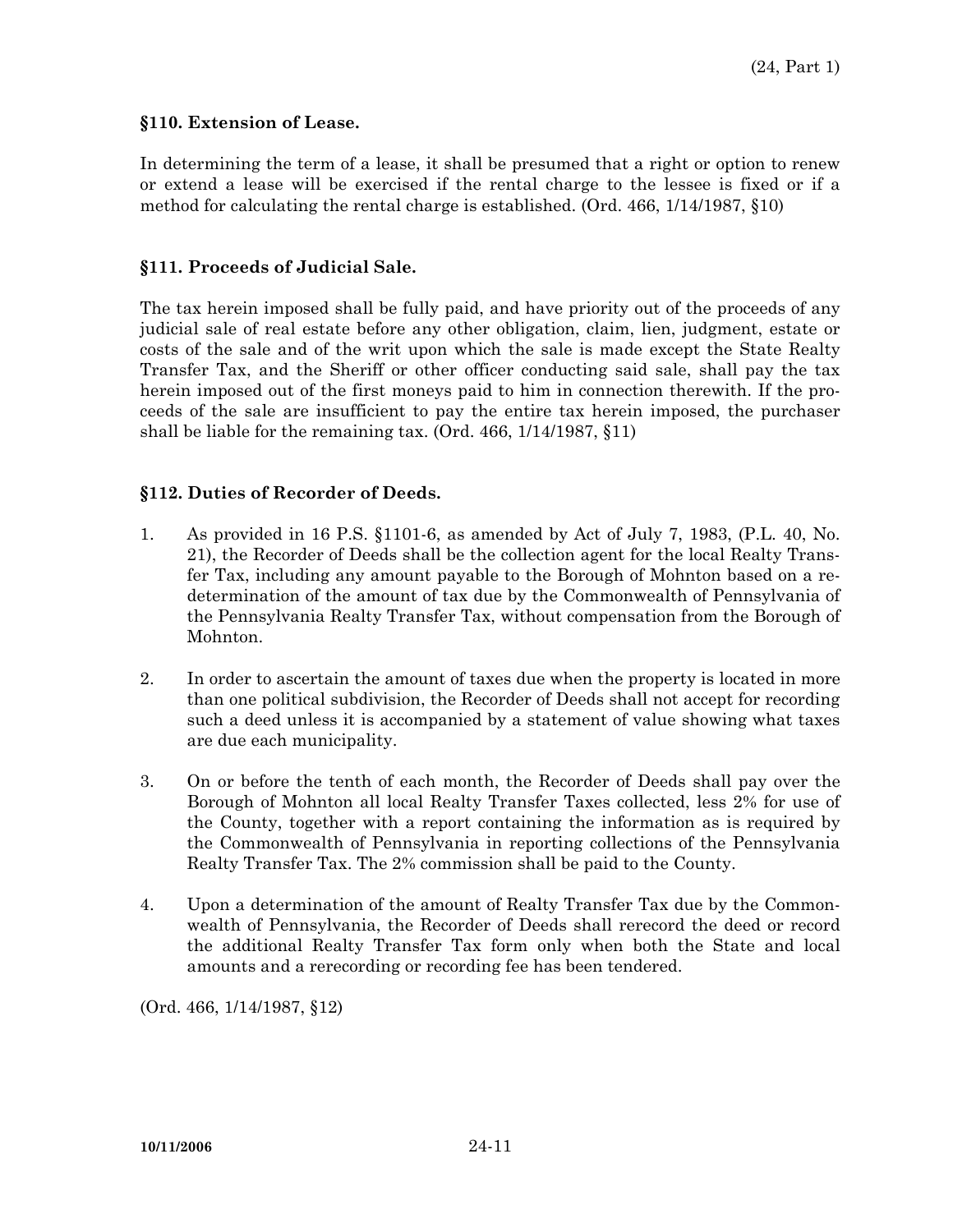## TAXATION, SPECIAL

## **§113. Statement of Value.**

Every document lodged with or presented to the Recorder of Deeds for recording, shall set forth therein and as a part of such document the true, full and complete value thereof, or shall be accompanied by a statement of value executed by a responsible person connected with the transaction showing such connection and setting forth the true, full and complete value thereof or the reason, if any, why such document is not subject to tax under this Part 1. A copy of the Pennsylvania Realty Transfer Tax Statement of Value may be submitted for this purpose. The provisions of this §113 shall not apply to any excludable real estate transfers which are exempt from taxation based on family relationship. Other documents presented for the affixation of stamps shall be accompanied by a certified copy of the document and statement of value executed by a responsible person connected with the transaction showing such connection and setting forth the true, full and complete value thereof or the reason, if any, why such document is not subject to tax under this Part 1. (Ord. 466, 1/14/1987, §13)

## **§114. Civil Penalties.**

- 1. If any part of any underpayment of tax imposed by this Part 1 is due to fraud, there shall be added to the tax an amount equal to 50% of the underpayment.
- 2. In the case of failure to record a declaration required under this Part 1 on the date prescribed therefore, unless it is shown that such failure is due to reasonable cause, there shall be added to the tax five 5% of the amount of such tax if the failure is for not more than one month, with an additional 5% for each additional month or fraction thereof during which such failure continues, not exceeding 50% of the aggregate. (Ord. 466, 1/14/1987, §14)

## **§115. Lien.**

The tax imposed by this Part 1 shall become a lien upon the lands, tenements, or hereditaments, or any interest therein, lying, being situated, wholly or in part within the boundaries of the Borough of Mohnton, which lands, tenements, hereditaments, or interest therein, are described in or conveyed by or transferred by the deed which is the subject of the tax imposed, assessed and levied by this Part 1, said lien to begin at the time when the tax under this Part 1 is due and payable, and continue until discharged by payment, or in accordance with the law, and the Solicitor is authorized to file a municipal or tax claim in the Court of Common Pleas of Berks County, in accordance with the provisions of the Municipal Claims and Liens Act of 1923, 53 P.S. §7101 et seq., its supplements and amendments. (Ord. 466, 1/14/1987, §15)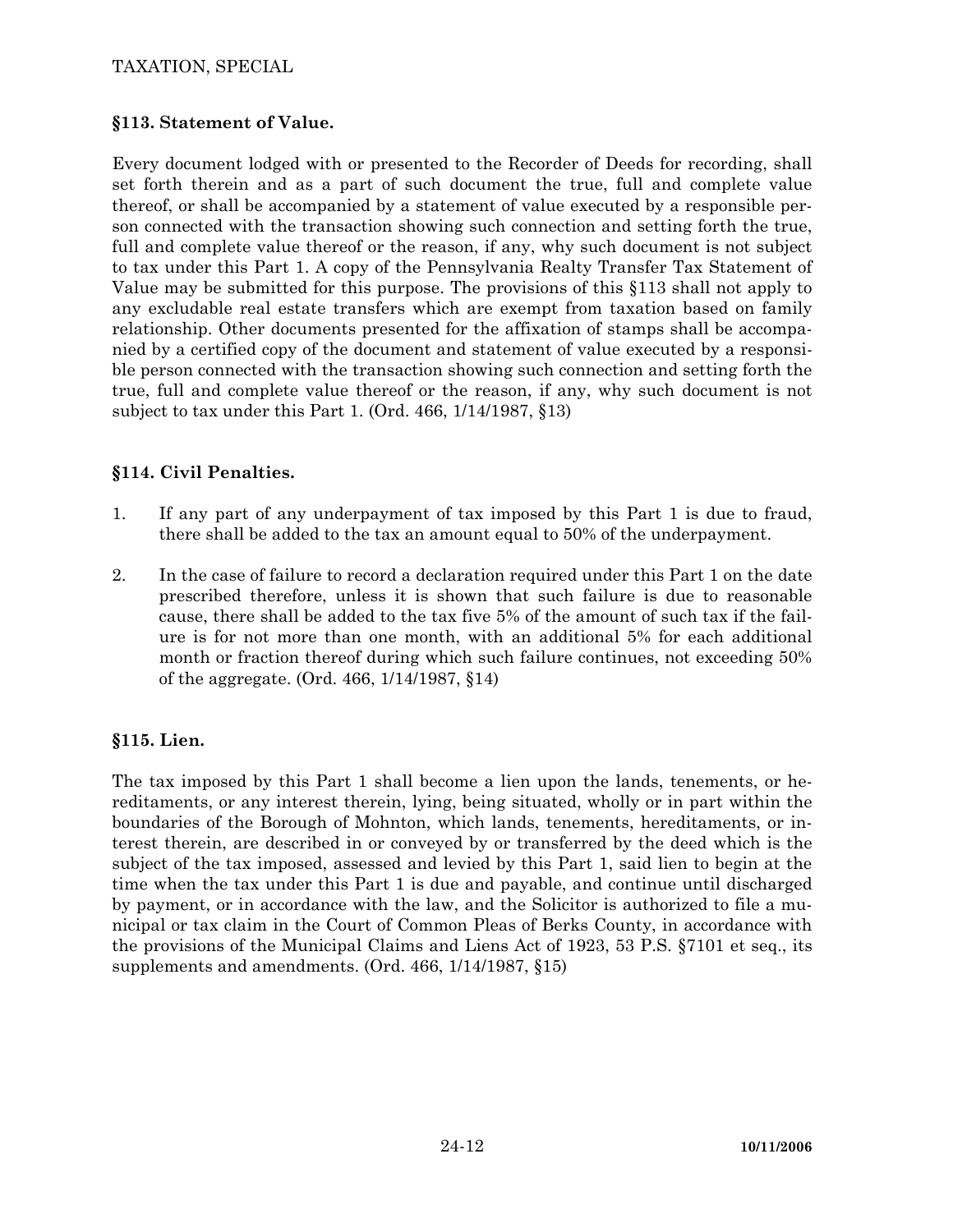## **§116. Enforcement.**

All taxes imposed by this Part 1 together with interest and penalties prescribed herein, shall be recoverable as other debts of like character are recovered. (Ord. 466, 1/14/1987, §16)

#### **§117. Regulations.**

The Recorder of Deeds for the Borough of Mohnton is charged with enforcement and collection of tax and is empowered to promulgate and enforce reasonable regulations for enforcement and collection of the tax. The regulations which have been promulgated by the Pennsylvania Department of Revenue under 72 P.S. §8101-C et seq. are incorporated and made part of this Part 1. (Ord. 466, 1/14/1987, §17)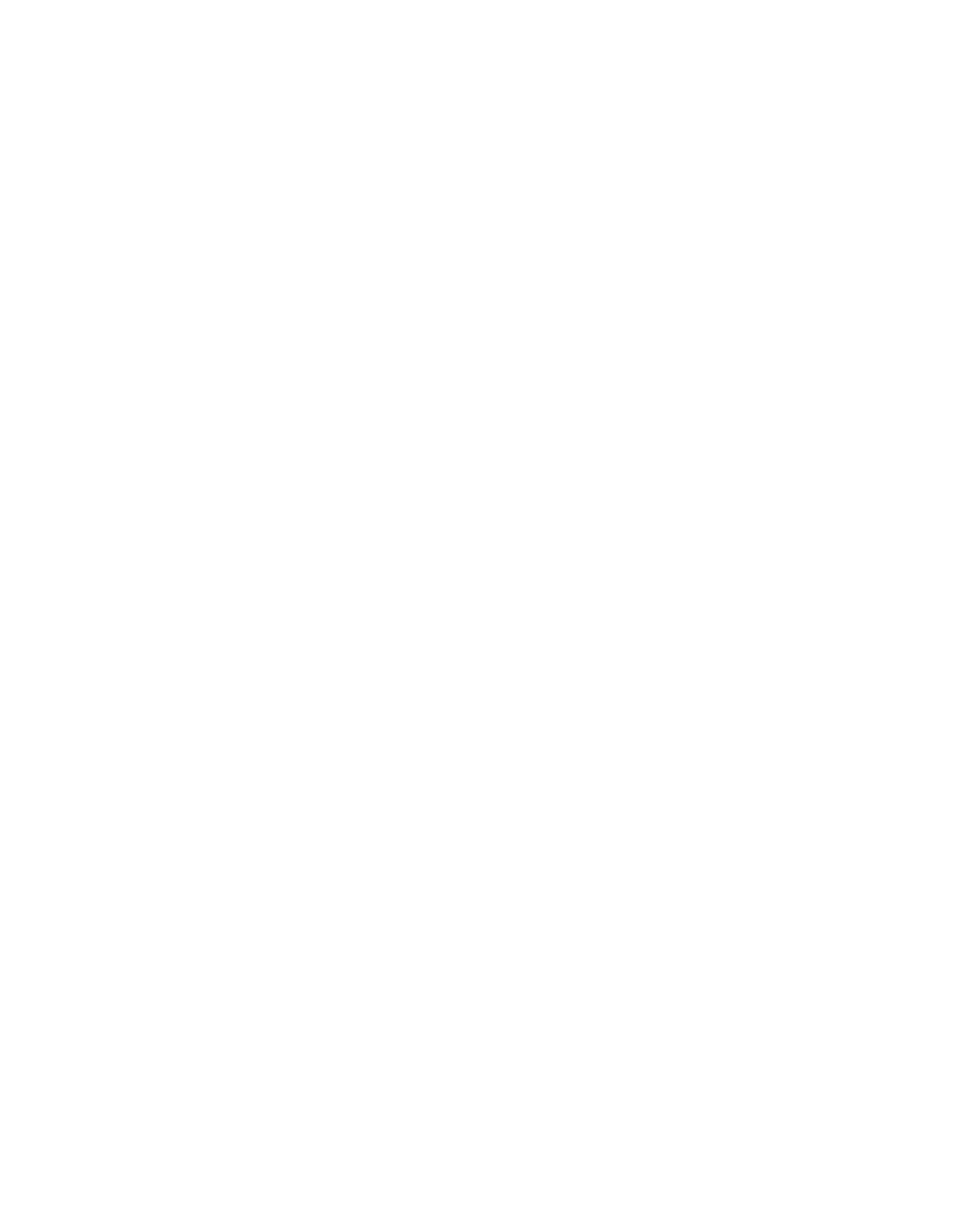#### **Earned Income and Net Profits Tax**

#### **§201. Definitions.**

The following words and phrases, when used in this Part 2, shall have the meanings ascribed to them in the "Enabling Act."

 ASSOCIATION **BUSINESS CORPORATION**  CURRENT YEAR DOMICILE EARNED INCOME EMPLOYER INCOME TAX OFFICER OR OFFICER NET PROFITS NON-RESIDENTS PERSON OR INDIVIDUAL PRECEDING YEAR RESIDENT SUCCEEDING YEAR TAXPAYER

(Ord. 371, 11/9/1977, §1)

## **§202. Imposition of Tax; Modification of Previous Levy.**

1. A tax for general revenue purposes of 1% is hereby imposed on the following:

A. Earned income received by individual residents of the Borough;

**10/11/2006** 24-15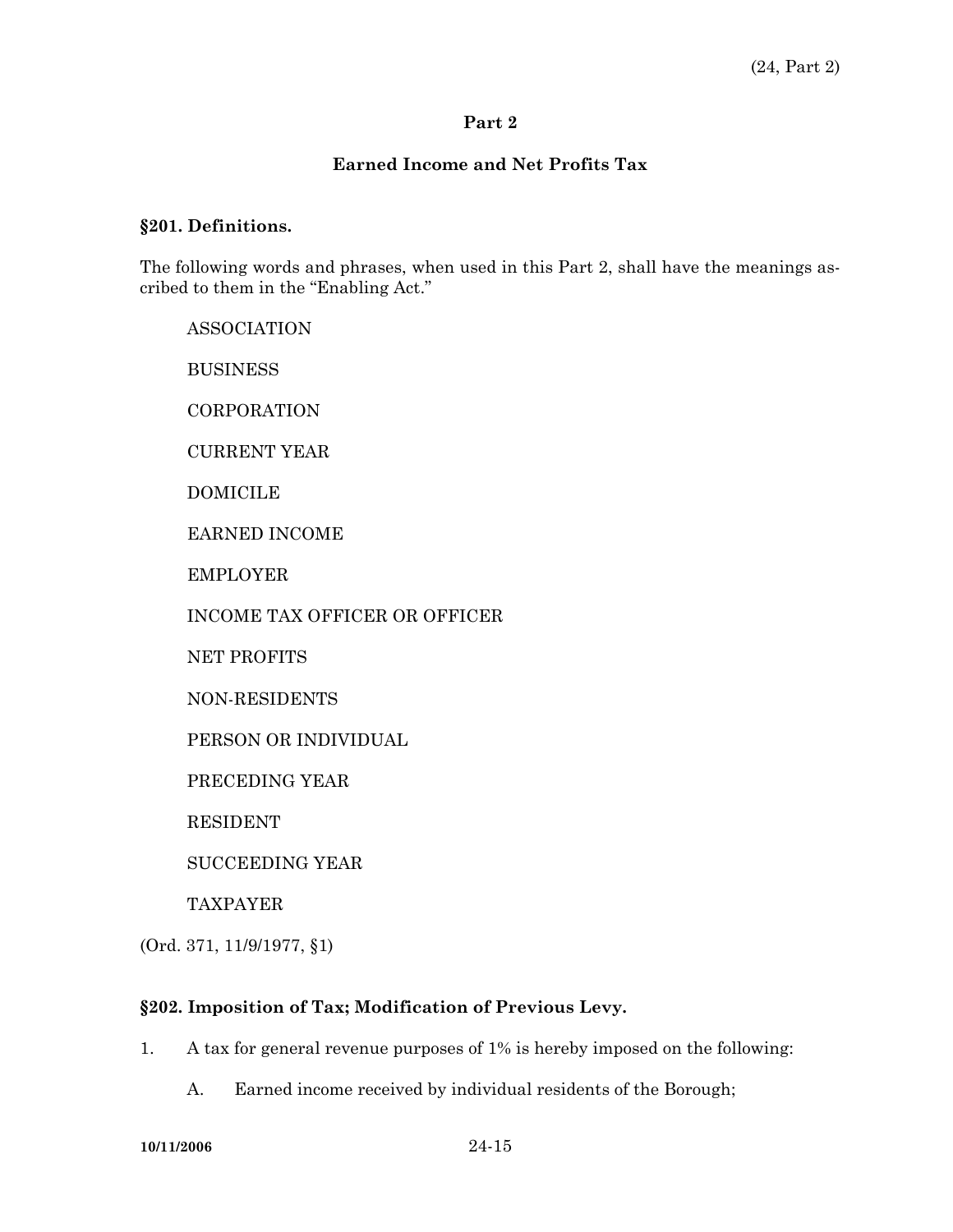- B. Earned income received by individual non-residents of the Borough in the Borough;
- C. Net profits, earned by residents of the Borough; and
- D. Net profits earned in the Borough by non-residents of the Borough.
- 2. The tax levied under (A) and (B) herein shall relate to and be imposed upon earned income paid by an employer or on his behalf to a person who is employed by him. The tax levied under (C) and (D) herein shall relate to and be imposed on the net profits of any business, profession or other activity carried on by any person or persons.
- 3. The tax levied under (A) and (C) being a continuation of a tax previously levied for the current year shall continue in effect except that to the extent certain individuals were previously granted an exemption from paying the tax by reason of age, said exemption is rescinded effective January 1, 1978.
- 4. The tax levied under (A), (B), (C), and (D) shall continue in force on a calendar year or taxpayer fiscal year basis without annual reenactment.

(Ord. 371, 11/9/1977, §2)

# **§203. Returns and Payments of Tax.**

- 1. Every taxpayer earning net profits or receiving earned income in the current year shall, on or before April 15 of the succeeding year, make and file with the Income Tax Officer a return thereof (on forms, and furnishing information, prescribed by the Income Tax Officer) and pay the tax (or balance thereof after crediting employers withholding) due thereon.
- 2. Further details concerning taxpayers payment and making returns of tax levied by this Part 2 are set forth in the mandatory provisions, and also in the optional provisions (hereby adopted by this Borough Council) relating to annual or final returns and annual payments of tax, in Section 13 (III) of the Enabling Act. This Borough Council hereby adopts the optional provision in said Section 13 (III) relating to filing of declarations of estimated net profits and quarterly returns and payments of tax by taxpayers; and such declarations or quarterly returns or payments by taxpayers are required by this Part 2.
- 3. When the return of a taxpayer is made for a fiscal year different from the calendar year, the return shall be made and the tax due thereon paid within three months and 15 days from the end of the said fiscal year.

(Ord. 371, 11/9/1977, §3)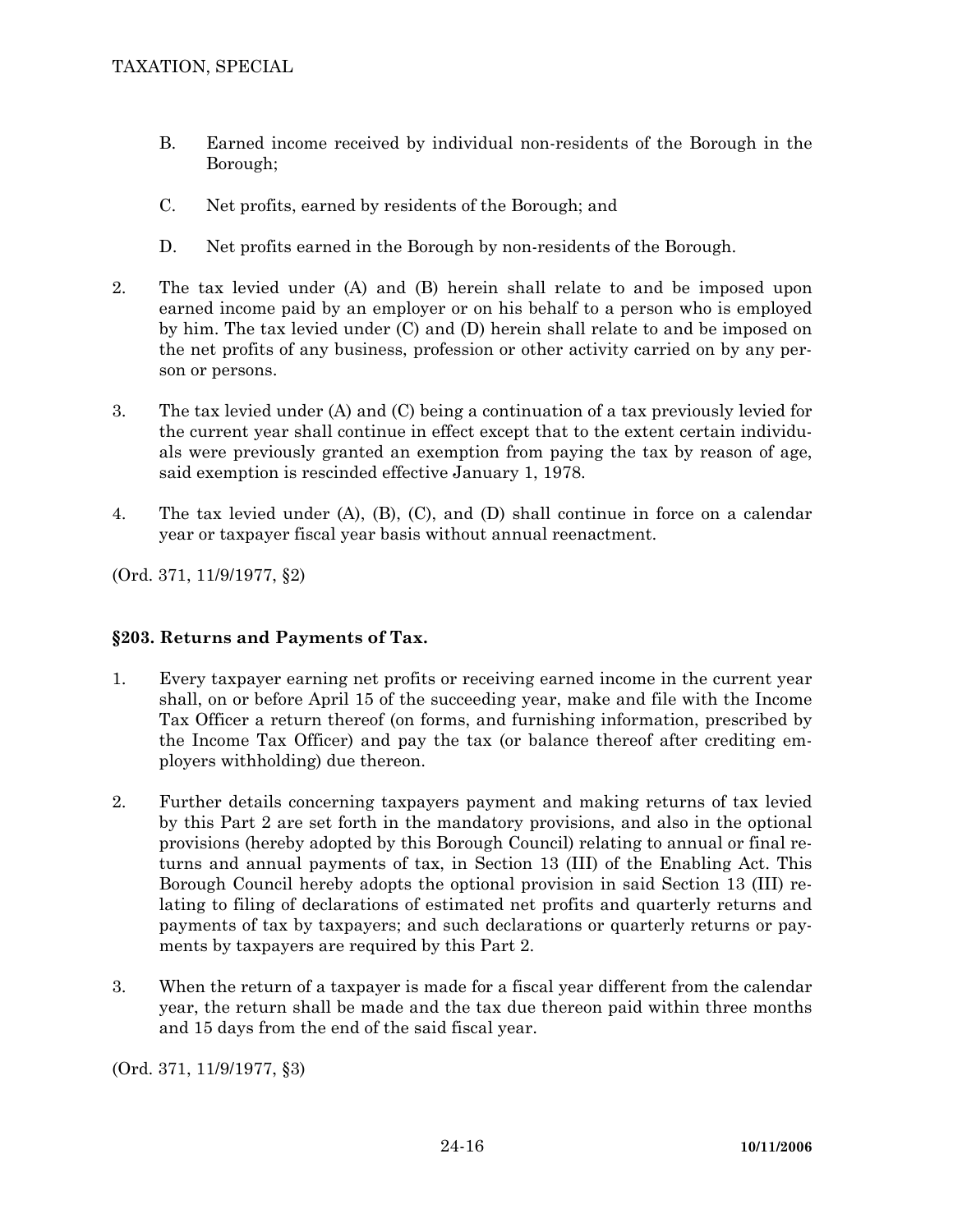#### **§204. Employers' Collection at Source.**

- 1. Every employer within the Borough is required to register, to deduct tax from employees' earned income, to file quarterly reports and make remittances, and to do other acts as fully set forth in Section 13 (IV) of the Enabling Act.
- 2. In addition, every employer having a factory, workshop, branch, warehouse or other place of business within the Borough is required to register to deduct tax from the earned income of employees employed outside the Borough but domiciled within the Borough, to file quarterly reports and make remittances and to do other acts as fully set forth in Section 13 (IV) of the Enabling Act.

(Ord. 371, 11/9/1977, §4)

## **§205. Collection at Source.**

- 1. The failure or omission of any employer to make the deductions required by §204 hereof shall not relieve any employee from the payment of the tax or from complying with the requirements of this Part 2 relating to the filing of declarations and returns.
- 2. If an employer makes a deduction of tax as required by this Part 2, the amount deducted shall constitute in the hands of such an employer a trust fund held for the account of the Borough as beneficial owner thereof and the employee from whose salaries, wages, commissions, or other compensation from which such tax was deducted shall be deemed to have paid such tax.
- 3. To the extent an employer was previously permitted to deduct from a tax remittance a 2% commission from the tax withheld, said previous enactment is amended, and said commission is eliminated effective with the quarter beginning January 1, 1978.

(Ord. 371, 11/9/1977, §5)

## **§206. Suit for Collection of Tax, Interest and Penalties.**

- 1. Suits for collection of tax are hereby authorized and interest and penalties shall be imposed as provided in Section 13 (VII) and (VIII) of the Enabling Act.
- 2. The failure of any person to receive or procure forms required for making the declaration or returns required by this Part 2 shall not excuse him from making such declaration or return.
- 3. Notwithstanding prior mention in this Part 2, for convenience of reference only, of specific subsections of Section 13 of said Act, all provisions of the entire Section 13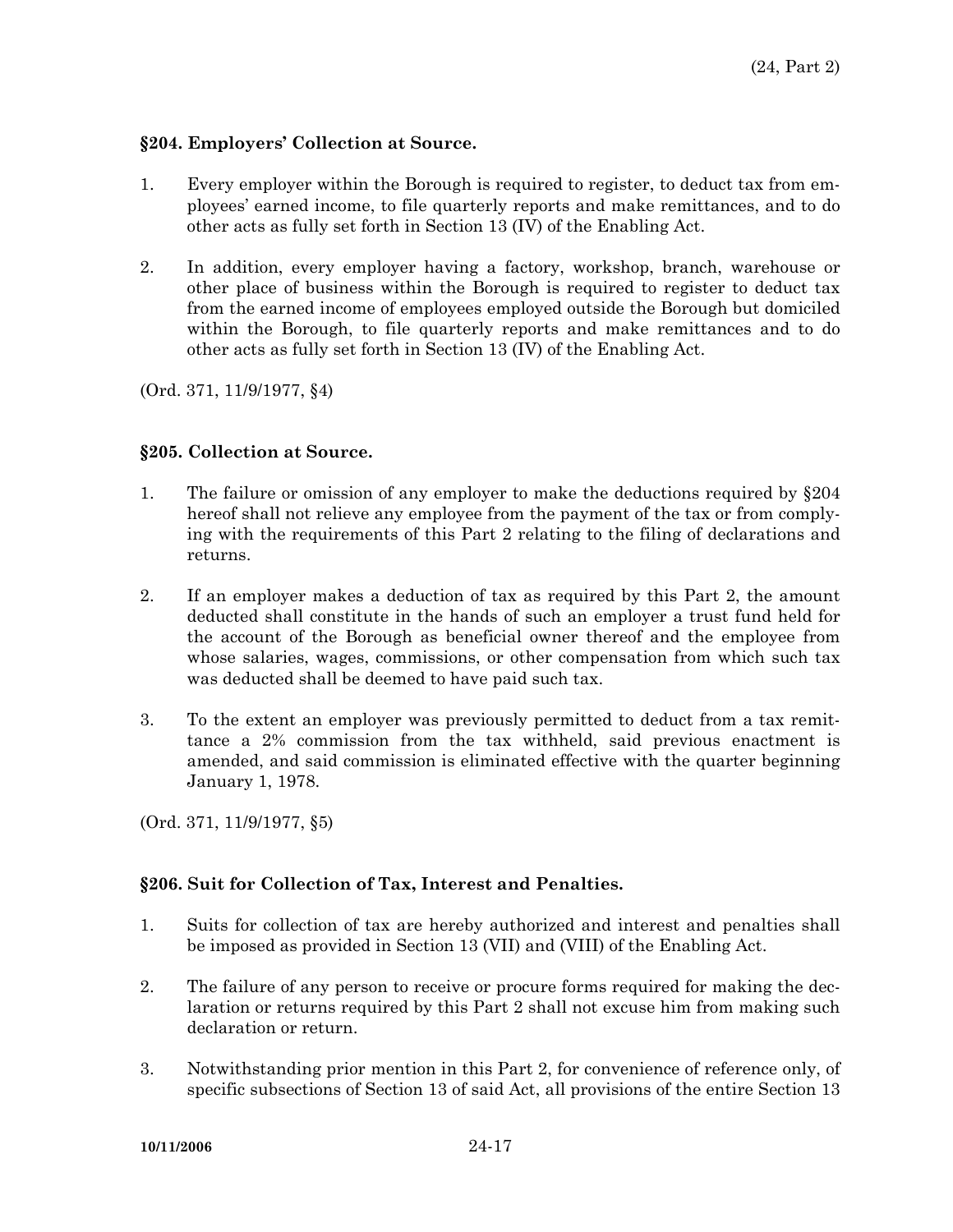of said Act, are hereby incorporated into this Part 2 by this reference as required by the Enabling Act. Any provisions which any future supplements to or amendments of the Enabling Act may require to be included in or construed to be a part of any tax on earned income or net profits, or any ordinance levying the same, shall automatically become a part of this Part 2 upon the effective date of such supplement or amendment, without the need for formal amendment of this Part 2 by the Council of the Borough.

(Ord. 371, 11/9/1977, §6)

# **§207. Payments and Refunds.**

The Income Tax Officer is hereby authorized to accept payment of the amount of tax claimed by the Borough in any case where any person disputes the validity or amount of the Borough's claim for the tax. If it is thereafter judicially determined by a court of competent jurisdiction that there has been an overpayment to the Income Tax Officer, the amount of the overpayment shall be refunded to the person who paid. (Ord. 371, 11/9/1977, §7)

# **§208. Income Tax Officer.**

The Income Tax Officer shall perform all the duties, be subject to all the requirements, and have all the powers prescribed by Section 13 (V) of the Enabling Act. (Ord. 371, 11/9/1977, §8)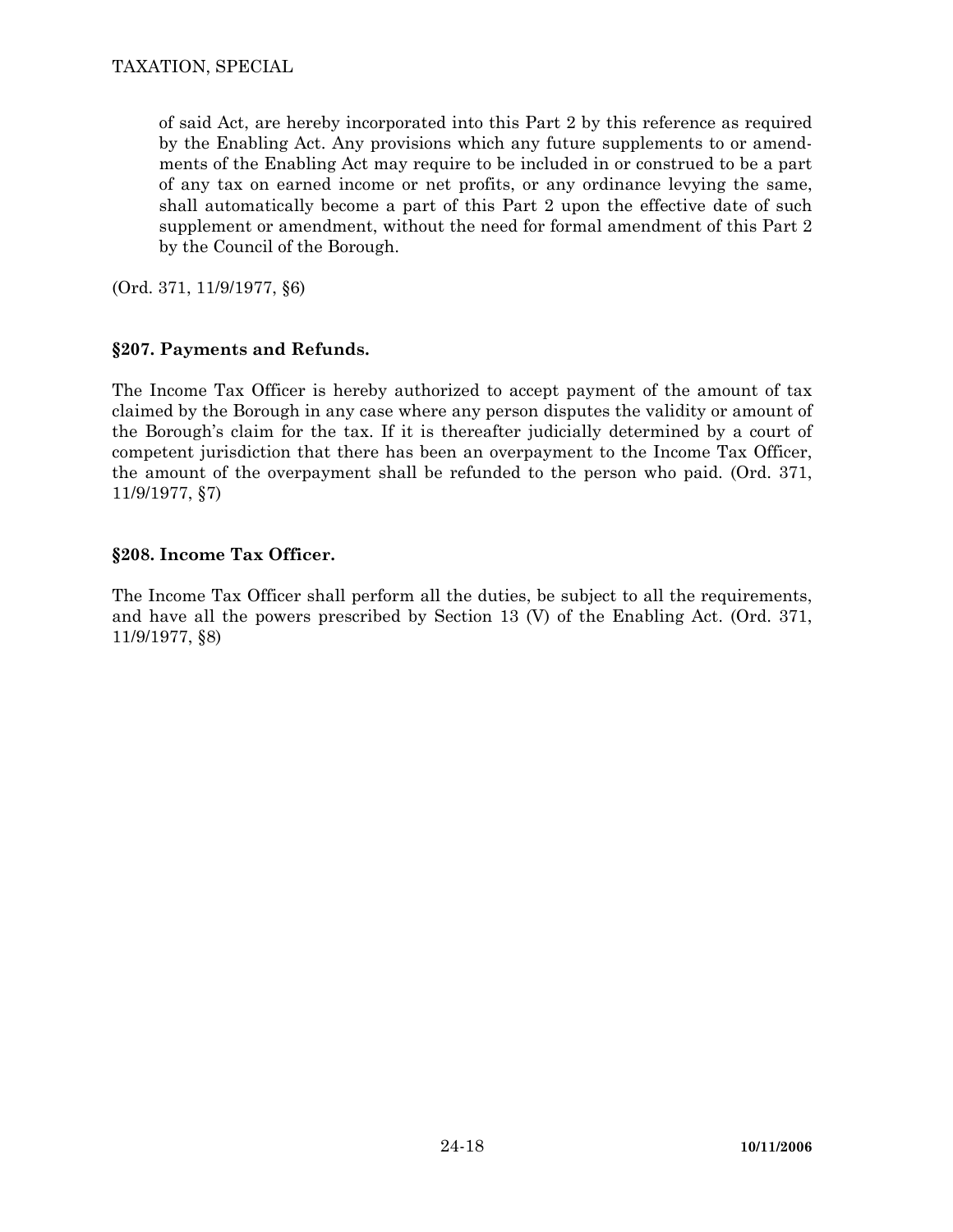## **Municipal EMS Tax**

#### **§301. Definitions.**

The following words and phrases, when used in this Part 3, shall have the meaning ascribed to them in this §301, unless the context clearly indicates a different meaning:

 EMPLOYER — an individual, partnership, limited partnership, association or corporation that engages the services of any individual and makes payment to said individual, whether by salary, wages or commission. An "employer" shall include a self-employed person who engages in his employ the services of one or more individuals besides himself.

EMS TAX — a flat tax of \$52 per year levied on each individual exercising the privilege of engaging in any occupation, as hereinbefore defined, within the corporate limits of the Borough of Mohnton, after the effective date of this Part 3 and during the current fiscal year.

 INDIVIDUAL — any person, male or female, who attains or is over the age of 21 years, during the fiscal year of the Borough of Mohnton beginning the first Monday of January and ending on the day prior to the first Monday of the following year, engaged in any occupation of any nature, type or kind whatsoever within the corporate limits of the Borough of Mohnton, whether in the employ of another or self-employed, after the effective date of this Part 3 and during each fiscal year.

 PRIVILEGE — the exercising or carrying on by any manner or means any occupation whatsoever, whether it be trade, profession, business or undertakings of any type or kind carried on or performed within the corporate limits of the Borough of Mohnton for which recompense is received, whether by means of salary, wages, commission or whether the individual be self-employed by payment for services rendered.

TREASURER — the Treasurer of the Borough of Mohnton.

(Ord. 294, 3/20/1967; as amended by Ord. 474, 1/14/1987; by Ord. 474, 12/9/1988; by Ord. 478, 8/10/1988; by Ord. 480, 12/14/1988; and by Ord. 707, 12/14/2005)

## **§302. Levy and Collection of Tax.**

For the current fiscal year, the Borough of Mohnton hereby imposes on each individual engaged in an occupation within the corporate limits of the Borough of Mohnton an annual EMS tax in the manner and at the rates hereinafter set forth. (Ord. 294, 3/20/1967; as amended by Ord. 465, 1/14/1987; by Ord. 474, 12/9/1988; by Ord. 478, 8/10/1988; by Ord. 480, 12/14/1988; and by Ord. 707, 12/14/2005)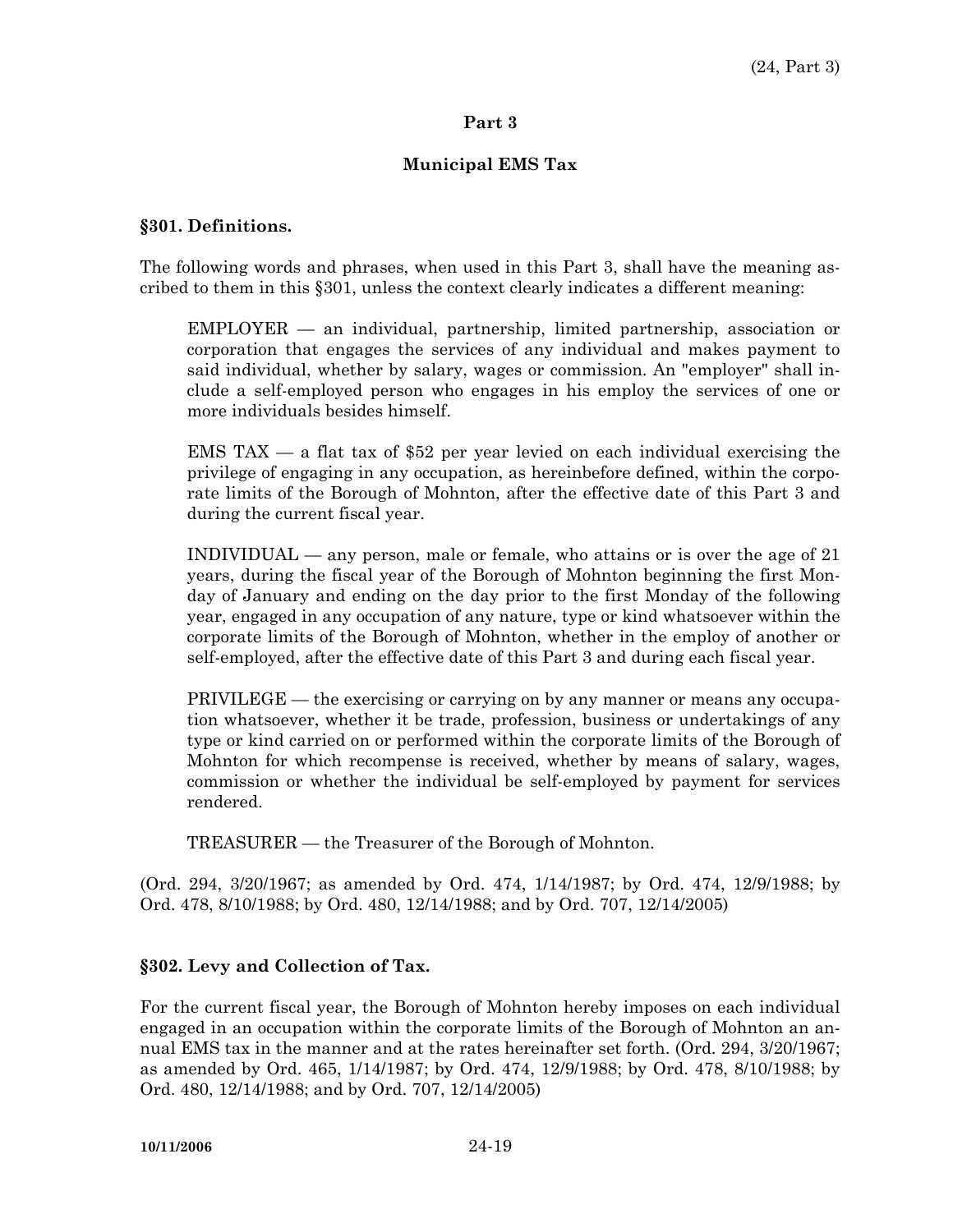## TAXATION, SPECIAL

#### **§303. Amount of Tax.**

Beginning on the first day of March of each fiscal year, each individual engaged in an occupation, as hereinbefore defined, within the corporate limits of the Borough of Mohnton shall be required to pay an annual EMS tax of \$52; subject, however, to the low income limit of \$12,000 and the Borough of Mohnton collection policy. (Ord. 294, 3/20/1967; as amended by Ord. 465, 1/14/1987; by Ord. 474, 12/9/1988; by Ord. 478, 8/10/1988; by Ord. 480, 12/14/1988; by Ord. 495, 12/13/1989; by Ord. 503, 12/12/1991; and by Ord. 707, 12/14/2005)

## **§304. Discount, Flat Rate and Penalty Periods.**

- 1. Said tax shall be paid to the Borough Treasurer, and said tax shall be due and payable on the first day of April of each fiscal year; and if payment of said tax of \$52 is made within the two months next following the first day of April of each fiscal year, a discount of 2% shall be allowed to each individual so paying said annual tax of \$52; and after the expiration of the two months next following the first day of April of each fiscal year, said tax of \$52 hereby levied upon each individual engaged in an occupation within the limits of the Borough of Mohnton shall be paid at the flat rate for the next ensuing month; and after the expiration of said next ensuing month, a penalty of 5% is hereby imposed.
- 2. If said tax is not paid when due in each fiscal year, interest thereon shall begin to accrue at the rate of 6% per annum on the amount of said tax remaining unpaid. Said interest shall be calculated beginning on the first Monday in January of each fiscal year and shall be calculated thereafter until said tax is paid in full, together with penalty as hereinbefore provided.

(Ord. 294, 3/20/1967; as amended by Ord. 465, 1/14/1987; by Ord. 474, 12/9/1988; by Ord. 478, 8/10/1988; by Ord. 480, 12/14/1988; and by Ord. 707, 12/14/2005)

## **§305. Duty of Employers.**

Each employer within the Borough of Mohnton is hereby charged with the duty of collecting and paying over to the Borough Treasurer from each employee engaged in his services said tax of \$52 per year for each individual employed by said employer who performs services on behalf of said employer within the Borough of Mohnton or who is engaged in an occupation, as hereinbefore defined, for the benefit of said employer or in the service of said employer within the corporate limits of the Borough of Mohnton. Each employer shall make a return and payment of said tax and is authorized to deduct said EMS tax at the rates hereby imposed for each employee in his service, whether said employee is paid by salary, wages or commission. Each employer within the Borough of Mohnton shall prepare and file a return showing a computation of the tax on a form to be obtained by him from the Borough Treasurer. Each employer, in filing his return and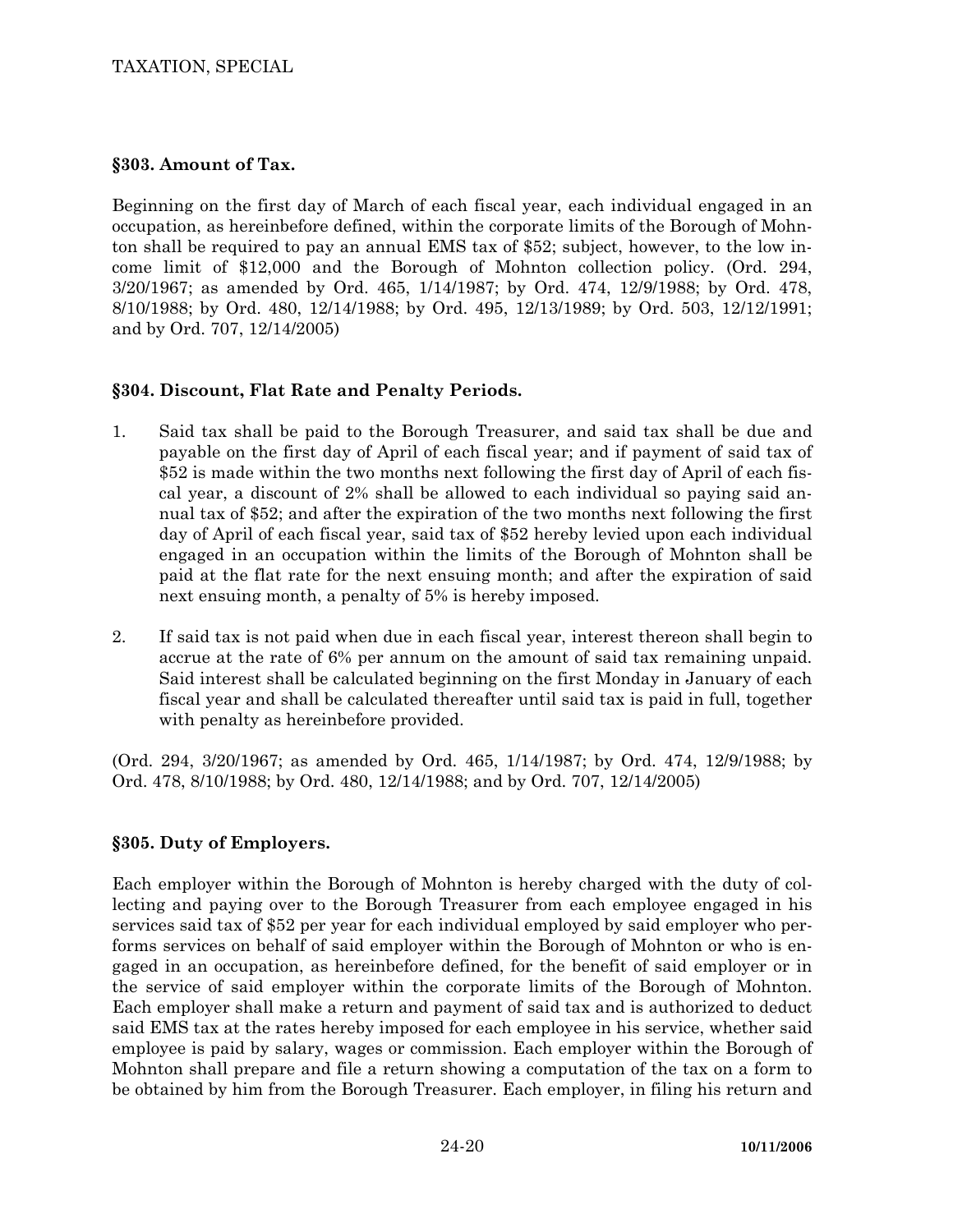making payment by deduction from the salary, wages, commission or other compensation payable by him to his employees, shall be entitled to retain a commission, calculated at 2%, on the gross tax due and payable by each individual, provided that such tax is collected and paid over by the employer within the two months next following the first day of April of each fiscal year. It is further provided that, if the employer fails to file said return and pay said tax but makes collection thereof from the salary, wages or commissions paid by him to said employee, the employer shall be responsible for payment of the tax in full without any deductions or commissions as though the tax had originally been levied against him. (Ord. 294, 3/20/1967; as amended by Ord. 465, 1/14/1987; by Ord. 474, 12/9/1988; by Ord. 478, 8/10/1988; by Ord. 480, 12/14/1988; and by Ord. 707, 12/14/2005)

#### **§306. Individuals Engaged in More than One Occupation.**

Each individual who shall have more than one occupation within the Borough of Mohnton shall be subject to the payment of the annual EMS tax solely upon his principal occupation, and his principal employer shall deliver to him a certificate of payment in a form to be furnished to the employer by the Borough Treasurer certifying to any other employer of such individual that said EMS tax has been paid by the employee to the employer and in turn remitted by said employer to the Borough Treasurer. Any employer receiving such certificate of payment of the EMS tax by another employer by deduction from said individual shall not deduct or collect the EMS tax imposed by this Part 3. (Ord. 294, 3/20/1967; as amended by Ord. 465, 1/14/1987; by Ord. 474, 12/9/1988; by Ord. 478, 8/10/1988; by Ord. 480, 12/14/1988; and by Ord. 707, 12/14/2005)

#### **§307. Employer's Date of Determination of Liability for Tax.**

Each employer in the Borough of Mohnton shall use his employment records as of the first Monday of each fiscal year in determining the number of employees from whom said EMS tax shall be deducted and paid over to the Borough Treasurer. Each employer who engages the services of any individual in an occupation to be performed in the Borough of Mohnton after the first day of March of each fiscal year shall require said employee to furnish to him a certificate to be supplied by the Borough Treasurer showing that the EMS tax has theretofore been paid or deducted by a previous employer, and in the absence thereof, said employer shall deduct and pay over to the Borough Treasurer the tax herein levied and imposed; provided, however, that if the person so employed by an individual has not, since the first day of March of the current fiscal year, performed any services of any type or kind within the corporate limits of the Borough of Mohnton, the employer making such deduction and payment shall be entitled to deduct and retain the two-percent commission on said gross tax set forth in §305, and said new employee shall be entitled to the two-percent deduction, provided that such deduction and payment to the Borough Treasurer is made within the three months next following the date of employment of the new employee. (Ord. 294, 3/20/1967; as amended by Ord. 465, 1/14/1987; by Ord. 474, 12/9/1988; by Ord. 478, 8/10/1988; by Ord. 480, 12/14/1988; and by Ord. 707, 12/14/2005)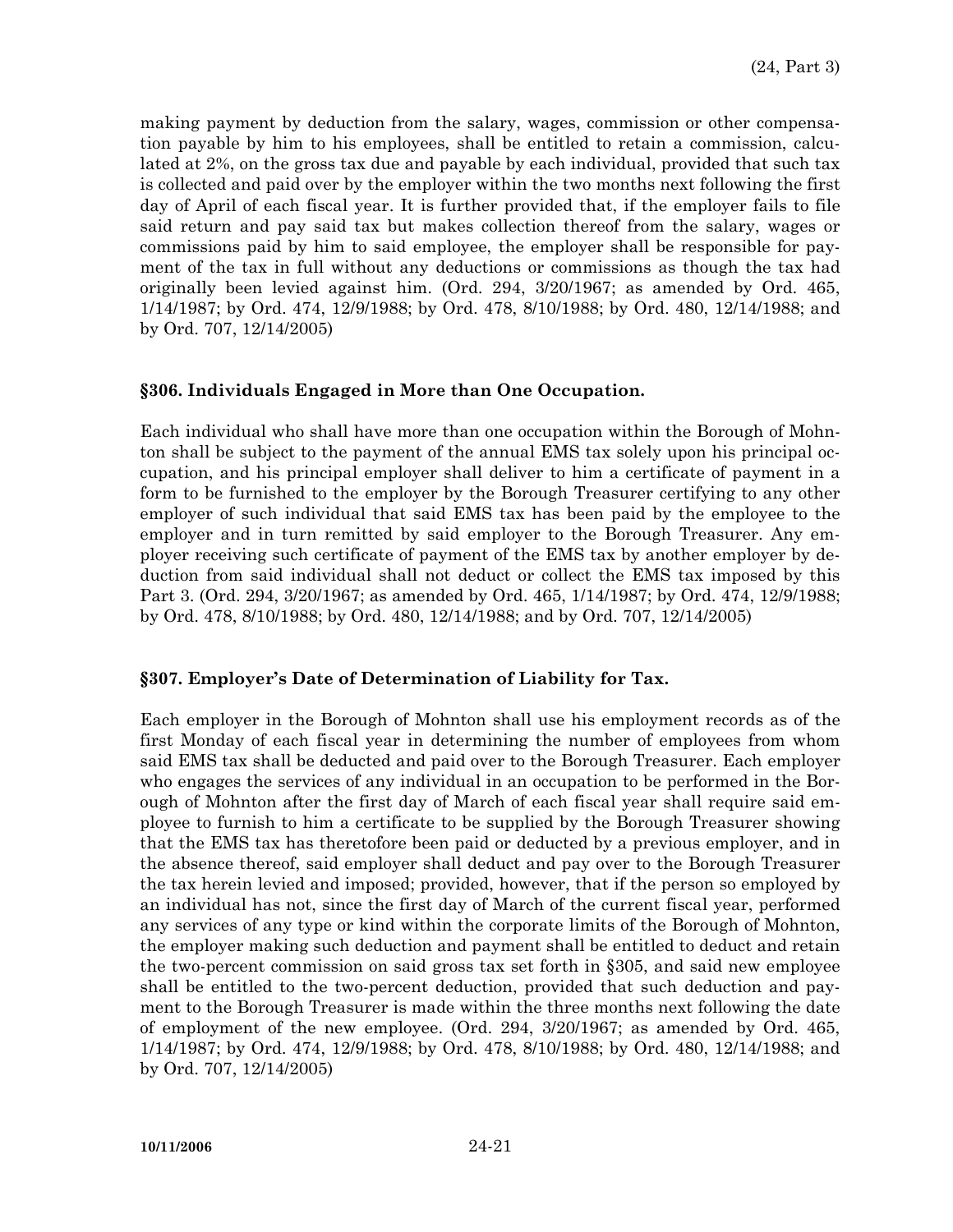## TAXATION, SPECIAL

# **§308. Self-Employed Individuals and Employers Beyond Corporate Limits of the Borough of Mohnton.**

Each self-employed individual in the Borough of Mohnton who performs any services of any type or kind within the corporate limits of the Borough of Mohnton, whether the same be regarded either as a profession or as a business, shall be required to pay an EMS tax of \$52 for himself and shall, further, be required to deduct and pay over in the manner hereinbefore set forth in §305, an annual EMS tax of \$52 for every individual in his employ who is engaged in the performance of any occupation or profession for him within the Borough of Mohnton. Any individual engaged in any occupation within the Borough who is an employee of another shall be liable for the payment of the EMS tax of \$52 for himself and shall be treated and regarded as a self-employed individual if the location of the business of his employer is beyond the corporate limits of the Borough of Mohnton. Each employer whose business location is beyond the corporate limits of the Borough of Mohnton shall be required to furnish to the Borough Treasurer a list of all individuals employed by him who exercise the privilege of engaging in any occupation of any type or kind within the corporate limits of the Borough of Mohnton after the effective date of this Part 3 and during the current fiscal year. (Ord. 294, 3/20/1967; as amended by Ord. 465, 1/14/1987; by Ord. 474, 12/9/1988; by Ord. 478, 8/10/1988; by Ord. 480, 12/14/1988; and by Ord. 707, 12/14/2005)

#### **§309. Domestics.**

Where a person is engaged in domestic services for others and has more than one employer in the performance of such services, the employer by whom such domestic is employed on the first day of March of each fiscal year is responsible for the collection and payment of the annual EMS tax for such domestic to the Borough Treasurer, and in the event that the domestic is not employed by any person on the first day of March of each fiscal year, said responsibility for deducting and paying over the Borough EMS tax shall rest upon the employer of the domestic on the next succeeding date following the first day of March of each fiscal year, and said employer shall furnish to said domestic employee a certificate of payment of said EMS tax to be exhibited to all other employers of said domestic, and the producing of said certificate to such other employers shall excuse them from the deduction of any further EMS tax from said domestic employee for the current fiscal year. (Ord. 294, 3/20/1967; as amended by Ord. 465, 1/14/1987; by Ord. 474, 12/9/1988; by Ord. 478, 8/10/1988; by Ord. 480, 12/14/1988; and by Ord. 707, 12/14/2005)

## **§310. Other Taxes.**

The tax imposed by this Part 3 shall be in addition to all other taxes of any kind or nature heretofore or hereafter levied by the Borough of Mohnton. (Ord. 294, 3/20/1967; as amended by Ord. 465, 1/14/1987; by Ord. 474, 12/9/1988; by Ord. 480, 12/14/1988; and by Ord. 707, 12/14/2005)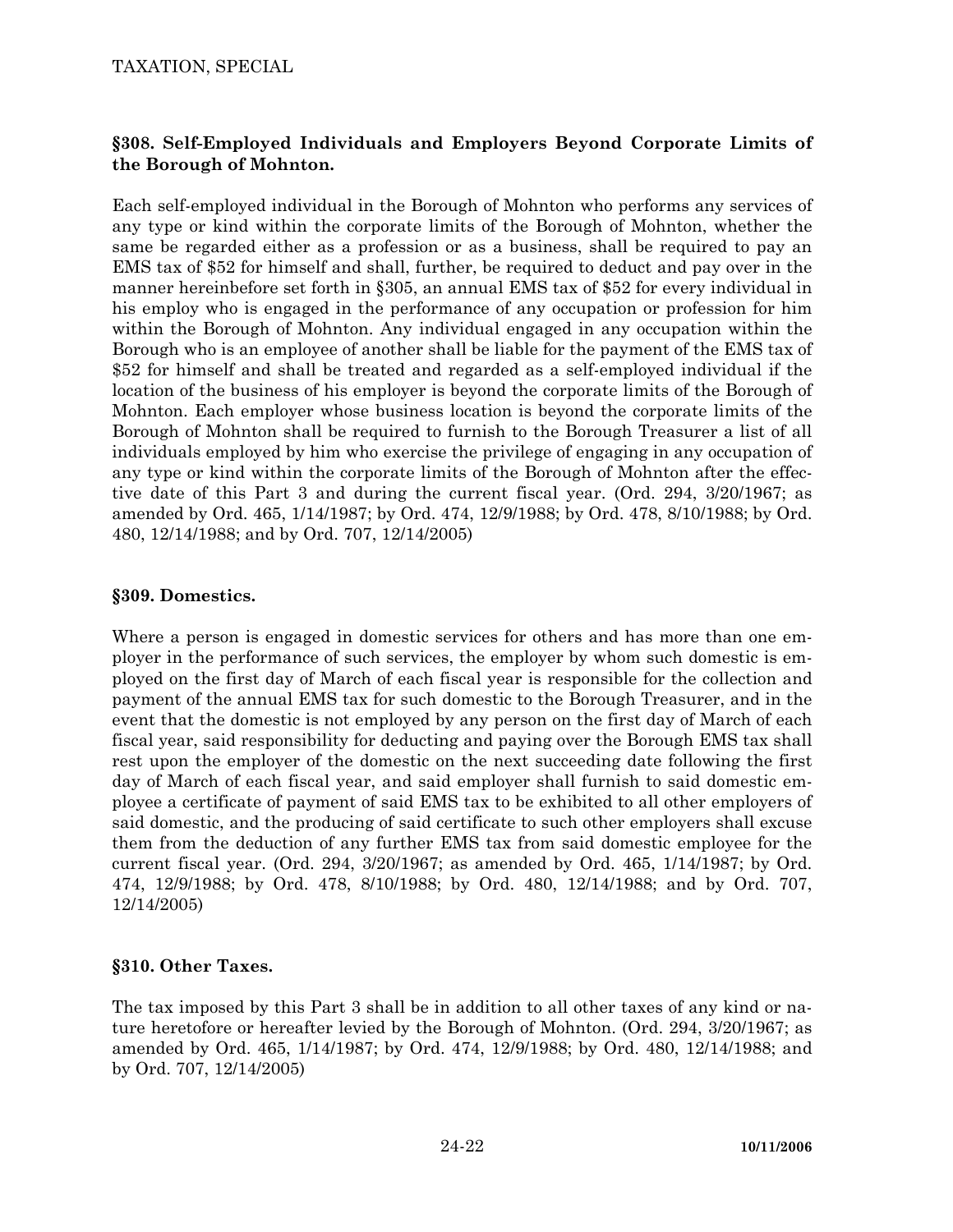## **§311. Adoption of Rules and Regulations.**

The Council of the Borough of Mohnton is hereby empowered to prescribe and adopt, by resolution, rules and regulations relating to any matter pertaining to the enforcement of this Part 3. (Ord. 294, 3/20/1967; as amended by Ord. 465, 1/14/1987; by Ord. 474, 12/9/1988; by Ord. 480, 12/14/1988; and by Ord. 707, 12/14/2005)

## **§312. Powers and Duties of the Borough Treasurer.**

- 1. It shall be the duty of the Treasurer to collect and receive the taxes, fines or penalties imposed by this Part 3. It shall also be his duty to keep a record showing the amount received by him from each self-employed person paying the tax and the date of such receipt; and, further, it shall be his duty to keep a record showing the amount received by him from every employer paying the tax on behalf of his employees by deduction made by such employer from the salary, wages, commissions or other forms of recompense.
- 2. The Treasurer is hereby charged with the administration and enforcement of the provisions of this Part 3 and is hereby empowered to administer and enforce rules and regulations prescribed and adopted by Borough Council and is further charged with the responsibility for re-examination and correction of any returns made in compliance with this Part 3 and any payment alleged or found to be incorrect or as to which overpayment is claimed or found to have occurred. Any person aggrieved by any decision of the Treasurer shall have the right to appeal to the Court of Common Pleas of Berks County as in other cases provided.
- 3. The Treasurer is hereby authorized to examine the books and payroll records of any employer in order to verify the accuracy of any return made by any employer on behalf of his employees or, if no return was made, to ascertain the EMS tax due. Each employer in the Borough of Mohnton is hereby directed and required to give to the Treasurer the means, facilities and opportunity for such examinations and investigations as are hereby authorized.

(Ord. 294, 3/20/1967; as amended by Ord. 465, 1/14/1987; by Ord. 474, 12/9/1988; by Ord. 480, 12/14/1988; and by Ord. 707, 12/14/2005)

## **§313. Suit on Collection.**

- 1. In the event that any tax under this Part 3 remains due or unpaid at the end of the current fiscal year, the Treasurer may sue for the recovery of any such tax due or unpaid under this Part 3, together with penalty.
- 2. If for any reason the tax is not paid when due in each fiscal year, interest at the rate of 6% on the amount of said tax shall be calculated beginning with the first Monday of each fiscal year, and a penalty of 5% shall be added to the flat rate of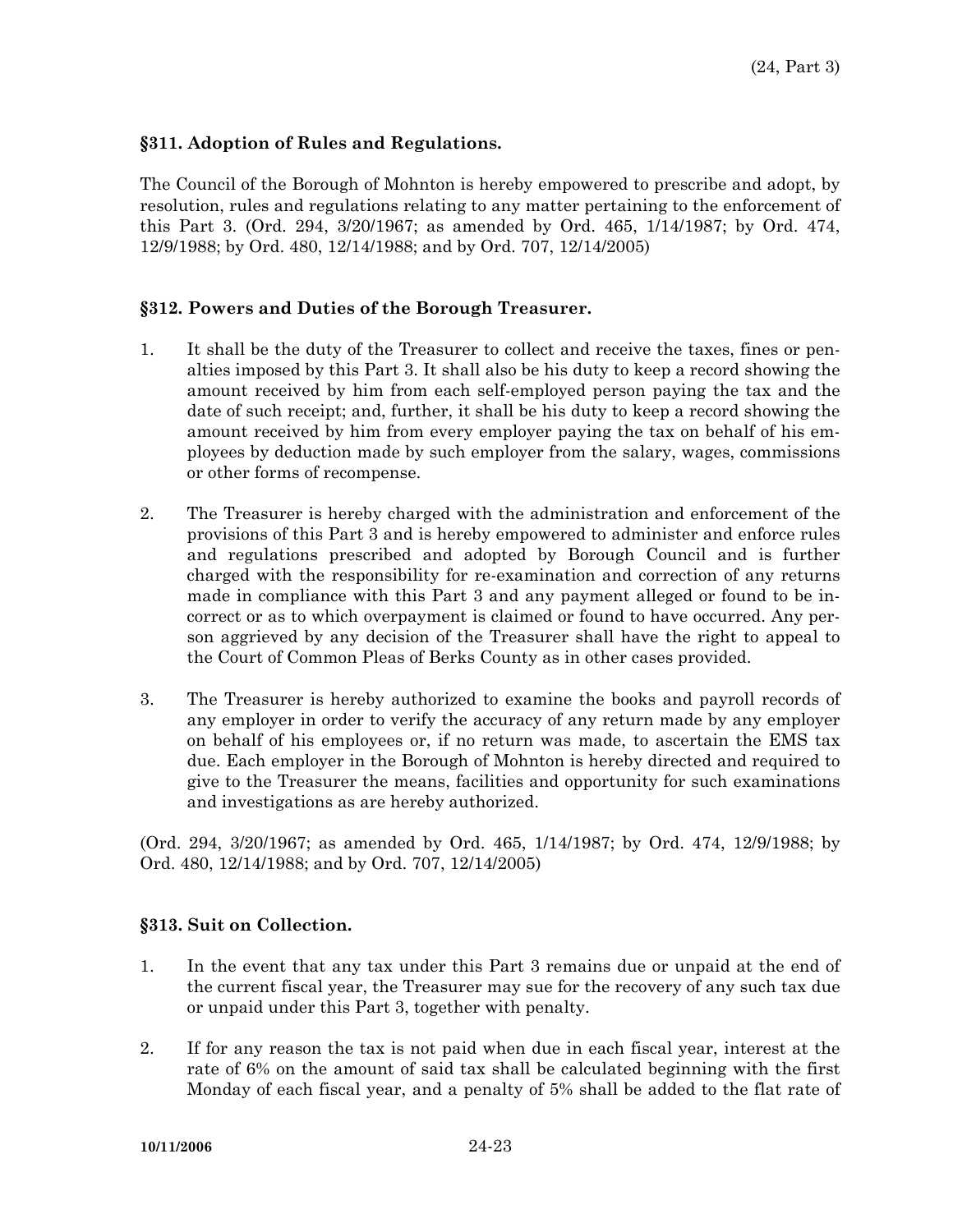said tax for nonpayment thereof on and after the first day of July of each fiscal year. Where suit is brought for the recovery of any EMS tax, the individual liable therefore shall, in addition, be responsible and liable for the costs of collection and the interest and penalties herein imposed. (Ord. 294, 3/20/1967; as amended by Ord. 465, 1/14/1987; by Ord. 474, 12/9/1988; by Ord. 478, 8/10/1988; by Ord. 480, 12/14/1988; and by Ord. 707, 12/14/2005)

# **§314. Fines and Penalties.**

Whoever makes any false or untrue statement on any return required by this Part 3, or who refuses inspection of his books, records or accounts in his custody or control, in order to determine the number of employees subject to the EMS tax who are in his employment, or whoever fails or refuses to file any return required by this Part 3, shall, upon conviction before any District Justice, be sentenced to pay a fine of not more than \$300 for each offense and, in default of payment of said fine, to be imprisoned in Berks County Prison for a period not exceeding 90 days, for each offense. It is further provided that action to enforce the penalty herein provided may be begun and instituted against any person in charge of the business premises of any employer who has failed or who refuses to file a return required by this Part 3. (Ord. 294, 3/20/1967; as amended by Ord. 465, 1/14/1987; by Ord. 474, 12/9/1988; by Ord. 478, 8/10/1988; by Ord. 480, 12/14/1988; and by Ord. 707, 12/14/2005)

# **§315. Occupations Requiring Licenses.**

If any individual is engaged in any occupation of any type or kind licensed by the Commonwealth of Pennsylvania, the tax imposed by this Part 3 shall nevertheless be payable and due by said individual for the privilege of maintaining a location within the corporate limits of the Borough of Mohnton or for the carrying on of such occupation or business so licensed within the corporate limits of the Borough of Mohnton. (Ord. 294, 3/20/1967; as amended by Ord. 465, 1/14/1988; by Ord. 474, 12/9/1988; by Ord. 480, 12/14/1988; and by Ord. 707, 12/14/2005)

# **§316. Authority for Enactment.**

This Part 3 is enacted under the authority of Act 222 of 2004. (Ord. 294, 3/20/1967; as amended by Ord. 465, 1/14/1987; by Ord. 474, 12/9/1988; by Ord. 480, 12/14/1988; and by Ord. 707, 12/14/2005)

## **§317. Claim for Refund.**

Any claim for refund of any EMS tax paid during each fiscal year must be filed in writing with the Borough Treasurer on or before the first day of July of each fiscal year; any claim for refund filed on or after said date shall be barred and disallowed. (Ord. 294,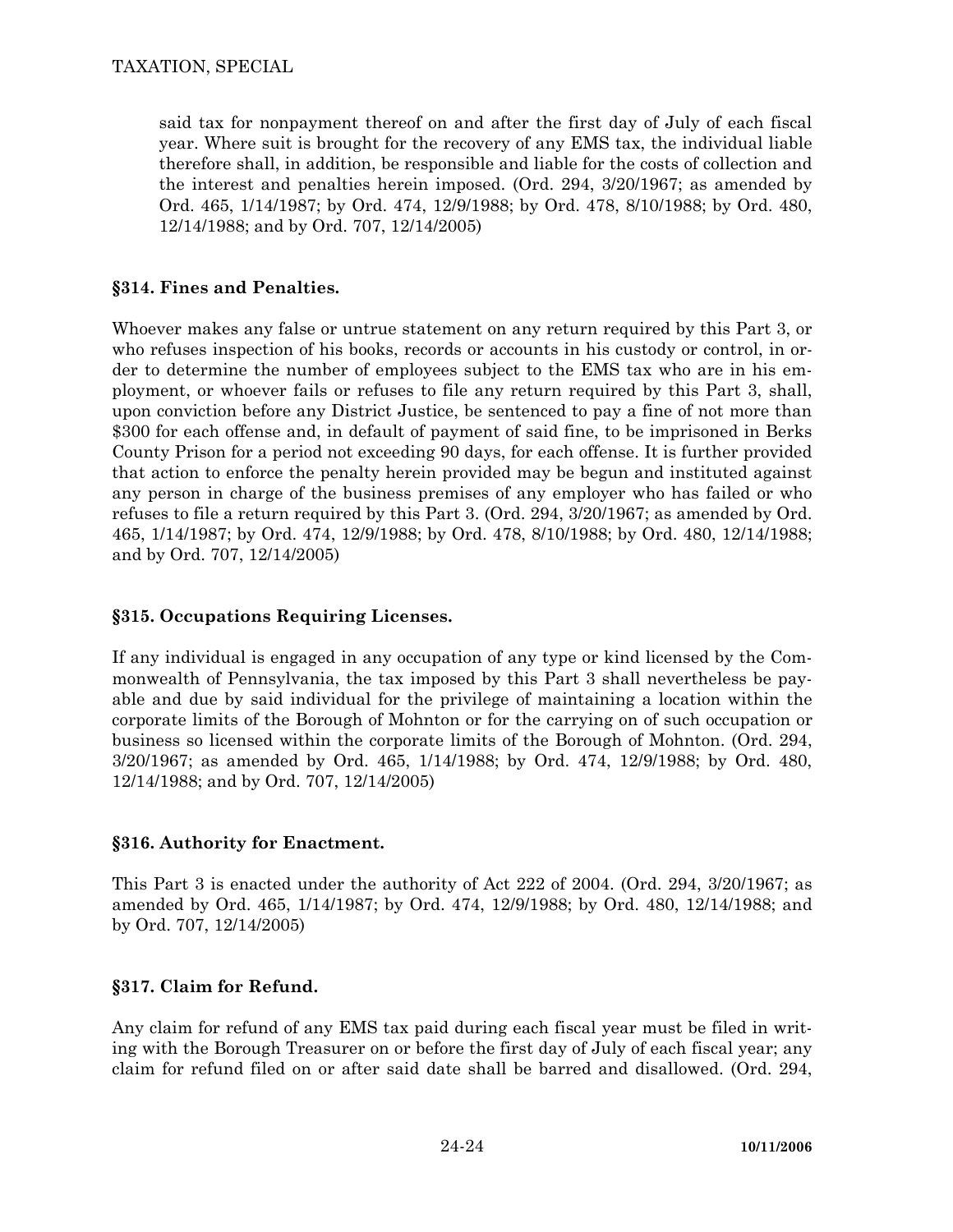3/20/1967; as amended by Ord. 456, 1/14/1987; by Ord. 474, 12/9/1988; by Ord. 478, 8/10/1988; by Ord. 480, 12/14/1988; and by Ord. 707, 12/14/2005)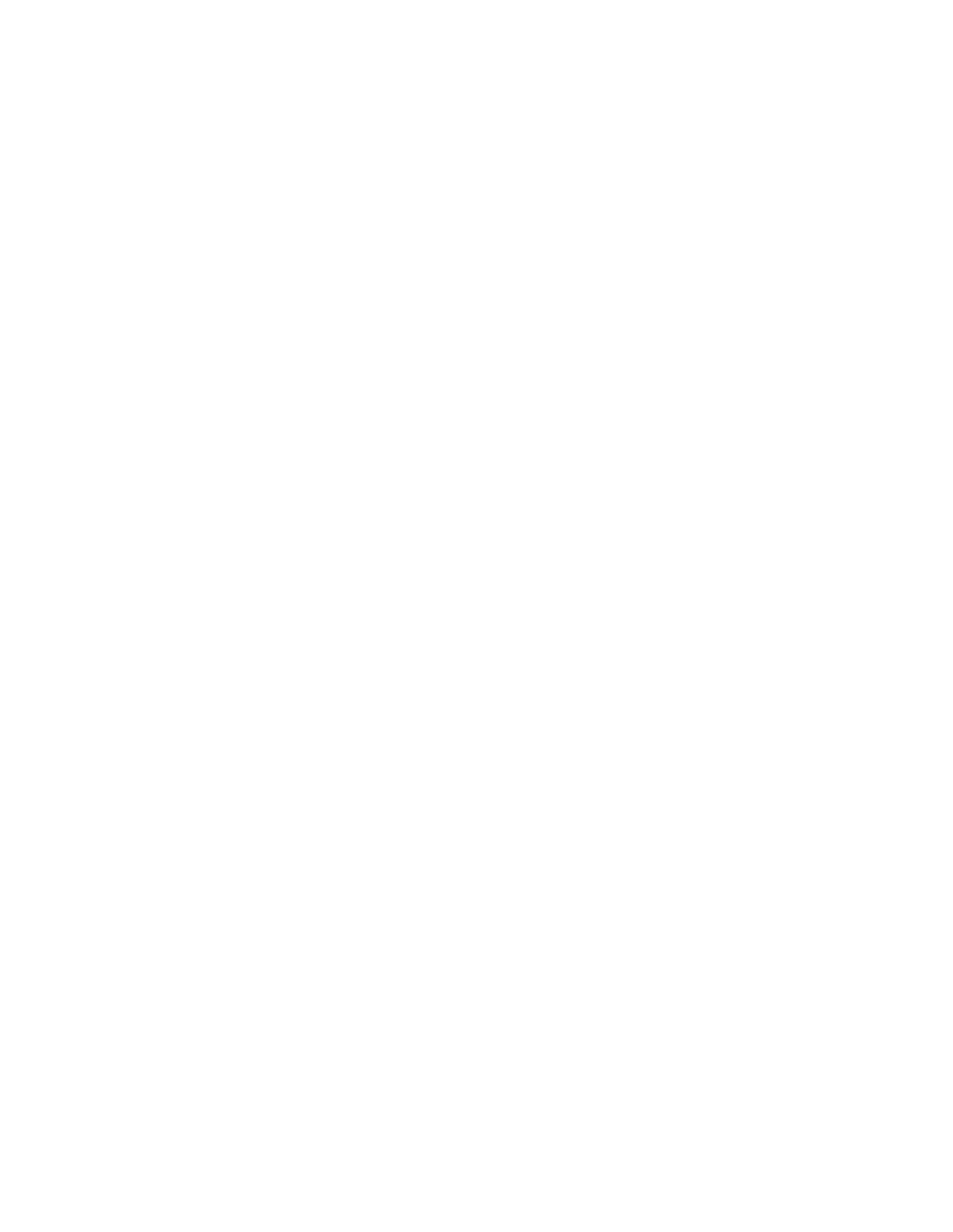#### **Per Capita Tax**

#### **§401. Imposition of Tax.**

The Borough of Mohnton hereby levies and assesses a Per Capita Tax of \$5 per annum on each resident of the Borough of Mohnton, 18 years of age and over, for the tax year 1999, which will be collectible at the same time as the per capita school tax. (Ord. 475, 12/9/1988, §1; as reenacted by Ord. 482, 12/14/1988, §1; as reenacted by Ord. 494, 12/13/1989, §1; by Ord. 502, 12/12/1990, §1; by Ord. 511, 12/11/1991, §1; as amended by Ord. 522, 12/9/1992, §1; by Ord. 537, 12/8/1993, §1; by Ord. 549, 12/14/1994, §1; by Ord. 559, 12/13/1995, §1; by Ord. 574, 12/11/1996, §1; by Ord. 590, 12/10/1997, §1; and by Ord. 599, 12/9/1998, §1)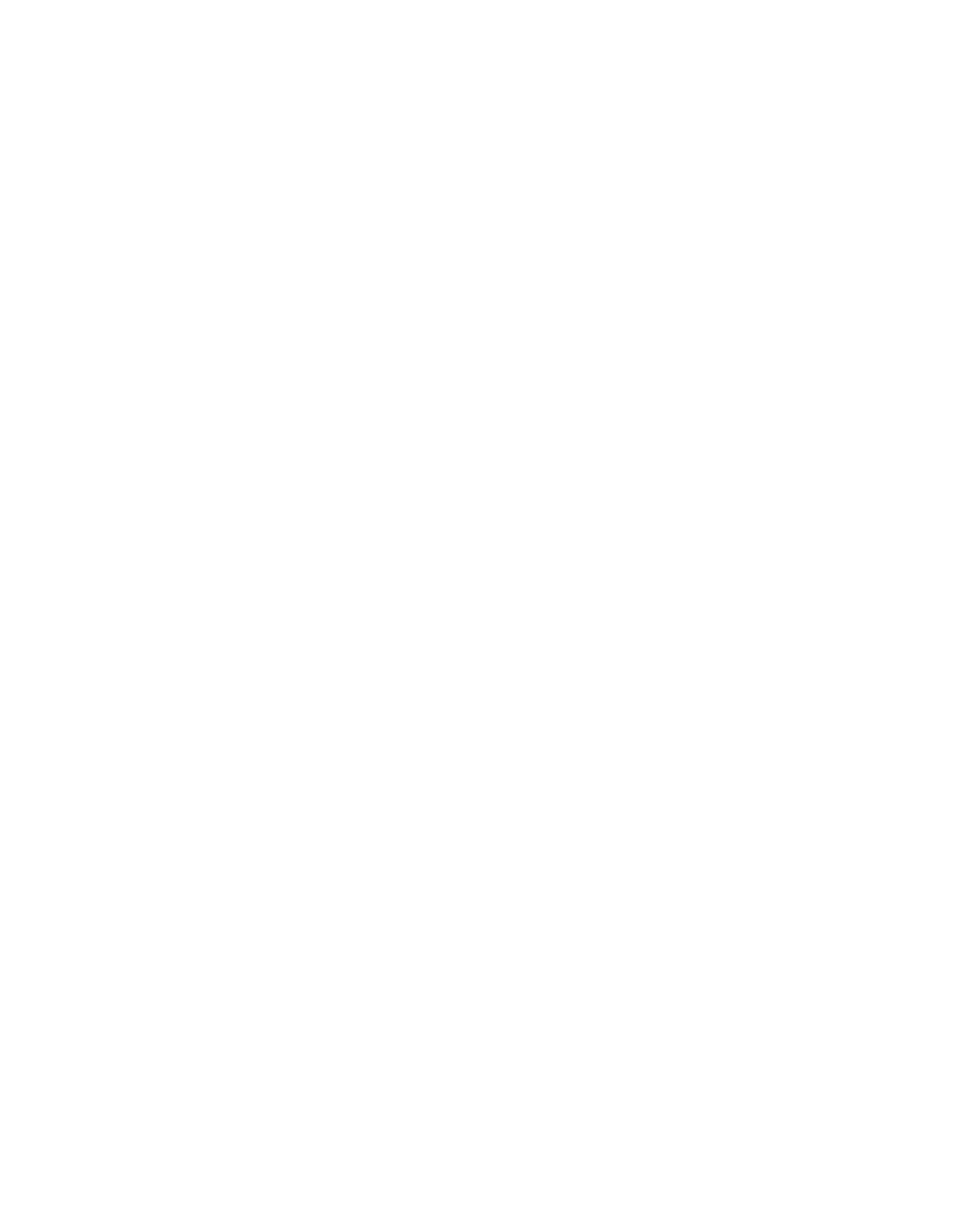#### **Occupation Assessment Tax**

#### **§501. Definitions.**

The following words and phrases, when used in this Part, shall have ascribed to them (the meaning) in this Section, except where the context or language clearly indicates or requires a different meaning:

BOROUGH - The Borough of Mohnton, Berks County, Pennsylvania.

 EMPLOYER - an individual, partnership, association, corporation, governmental body, agency or other entity employing one (1) or more persons on a salary, commission or other compensation basis, including a self-employed person.

 HE, HIS or HIM - the singular and plural number, as well as male, female and neuter gender.

 INDIVIDUAL - any person, male or female, who attains or is over the age of eighteen (18) years after the effective date of this Part, and is engaged in any occupation, trade or profession of any nature, type or kind whatsoever, resides within the corporate limits of the Borough, whether in the employ of another or self-employed during any fiscal year.

 OCCUPATION - any trade, profession, business or undertaking of any type, kind or character, including services, domestic or other, carried on or performed either within the corporate limits of the Borough or outside this corporate limits of the Borough, for which compensation is charged or received, whether by means of salary, wages, commissions or fees for services rendered.

 SECRETARY - the Secretary of the Borough of Mohnton under whose direction this tax shall be enforced.

TAX - the flat rate occupation tax levied by this Part.

 TAX COLLECTOR - the person or agency designated by the Borough to collect the tax.

 YEAR - the calendar year beginning January 1 and ending December 31 of each year.

(Ord. 542, 12/8/1993, §1)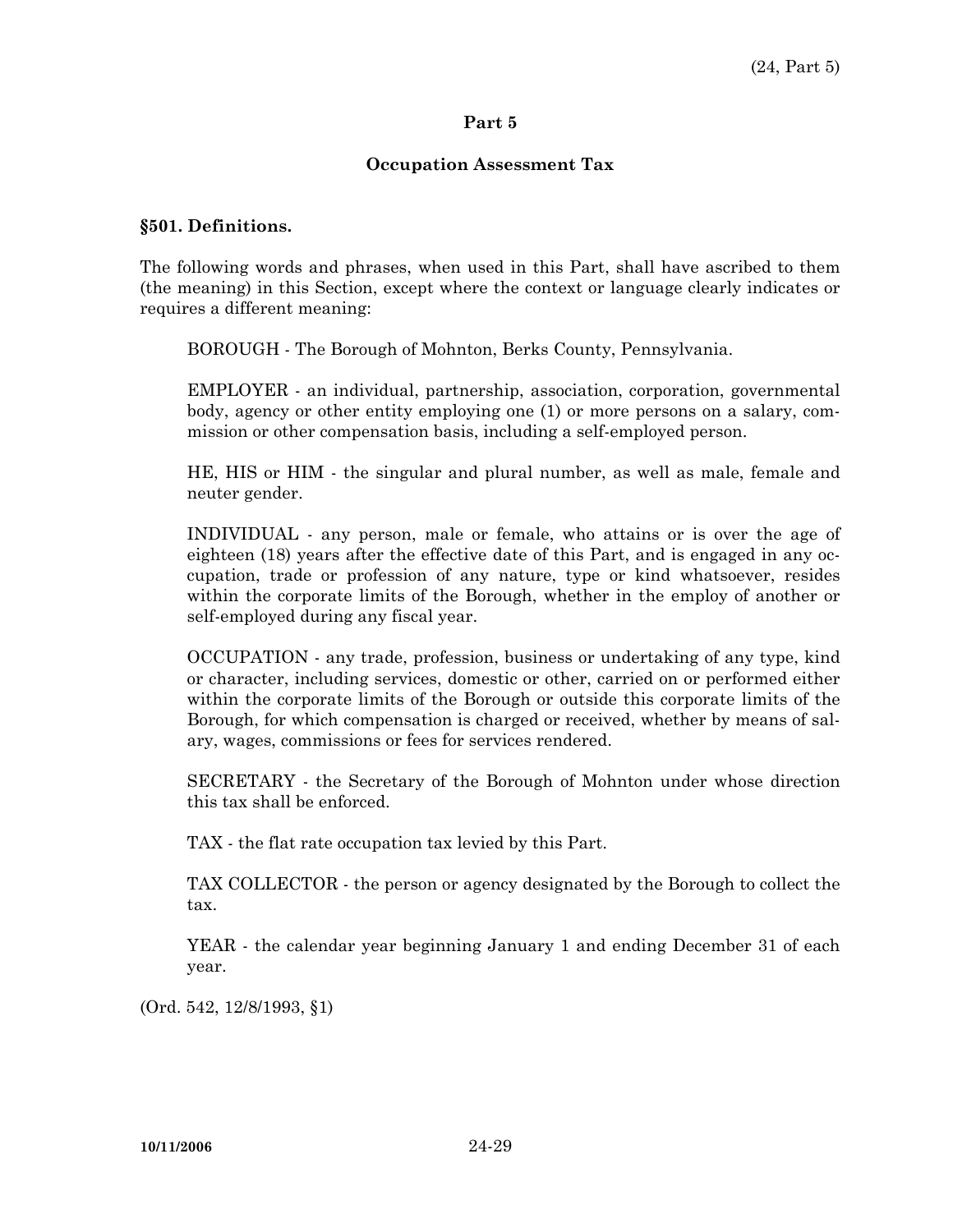# **§502. Levy.**

For general revenue purposes, a tax is hereby levied upon individuals engaged in an occupation and residing within the corporate limits of the Borough during the year beginning January 1, 1994, and during each year thereafter. Each individual who is engaged in an occupation for any length of time during any year shall pay a flat rate in the amount of ten dollars (\$10.00) in accordance with the provision of the Part. This tax is in addition to all other taxes of any kind or nature levied by the Borough.

(Ord. 542, 12/8/1993, §2)

# **§503. Collection of Tax.**

- 1. Payment. Said tax shall be paid to the Tax Collector of the Borough of Mohnton.
- 2. Delinquency. If said tax is not paid by the due date, hereinafter, a penalty of five (5) percent of the amount of the tax, together with interest computed at six (6) percent per annum until paid shall be added to the tax and collected.
- 3. Refund to Certain Individuals. If any individual engaging in an occupation, as is defined in this Part, received one thousand dollars (\$1,000.00), or less, gross income in any one (1) year from an occupation or occupations, the tax, following payment, may be refunded upon written application addressed to the Tax Collector and accompanied by any of the following:
	- A. Information return for U.S. income tax purposes.
	- B. A copy of current year U.S. income tax return.
	- C. A certificate from the individual's employer or employers certifying that the individual's gross income was less than one thousand dollars (\$1,000.00) when said certificate is accompanied by the individual's affidavit that the attached receipts or certificate of payment represents the total gross income received by him for the year. The tax collector shall be entitled to grant a refund up to February 1 of the current year.
- 4. Due Date.
	- A. Each resident shall pay the tax to the tax collector on or before July 1 of each year.
	- B. If said tax is paid on or before April 30, the individual shall receive a two (2) percent discount on the flat rate tax, i.e. a tax of nine dollars and eighty cents (\$9.80).
	- C. If said tax is paid after July 1, there shall be ten (10) percent penalty on the flat rate tax, i.e. a tax and penalty of eleven dollars (\$11.00).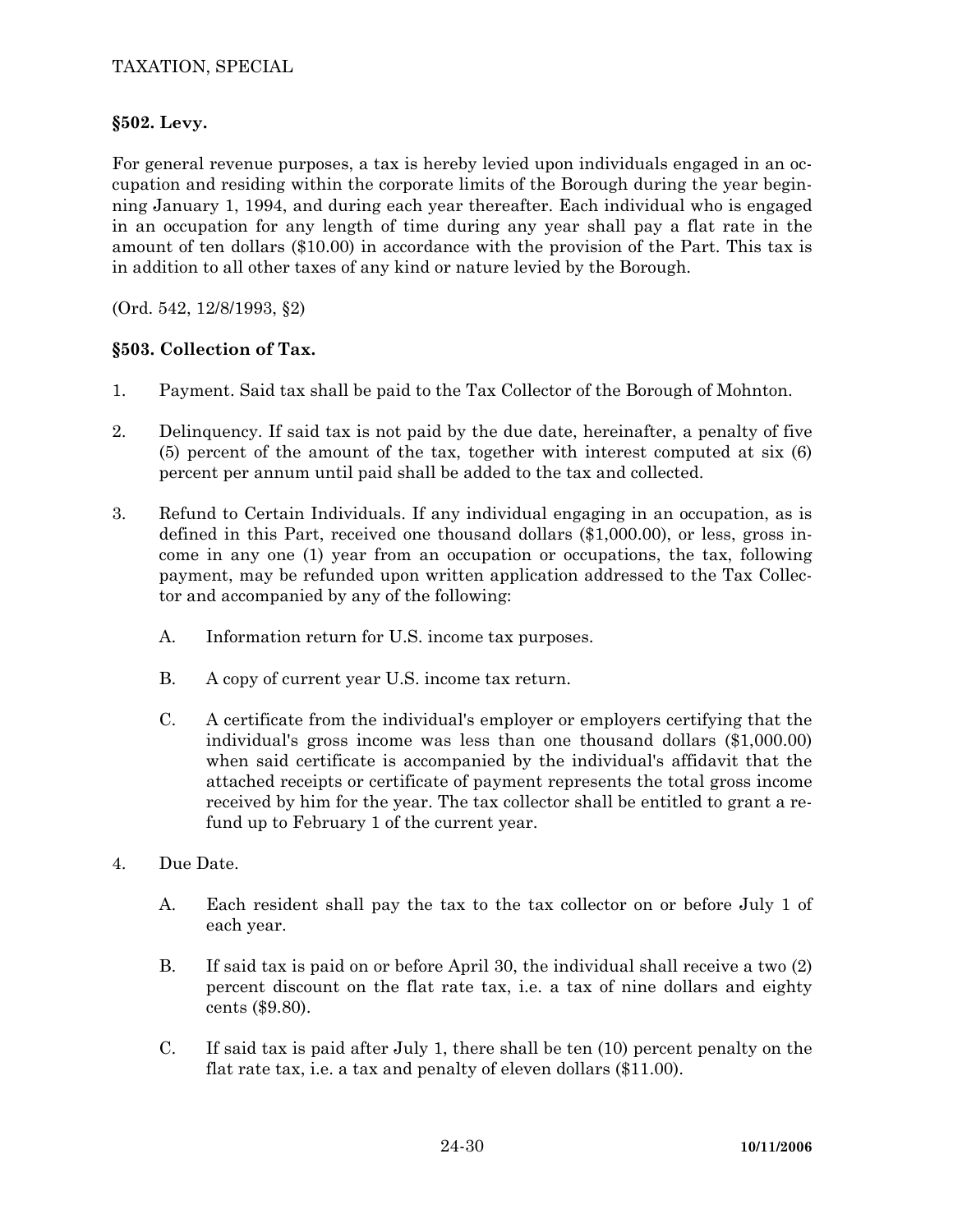- 5. Administration of Tax.
	- A. It shall be the duty<sup>1</sup> of the tax collector to accept and receive payments of this tax and to keep a record thereof, showing the amount received by him from each employee or self-employed person, together with the date the tax was received.
	- B. The tax collector is hereby charged with the administration and enforcement of this Part and is hereby charged and empowered to prescribe, adopt and promulgate rules and regulations relating to any matter pertaining to the administration and enforcement of this Part, including any payment alleged or found to be incorrect or as to which overpayment is claimed or found to have occurred. Any person aggrieved by any decision of the tax collector shall have the right to appeal to the Court of Common Pleas of Berks County as in other cases provided.
	- C. The Borough Secretary is hereby authorized to examine the books and payroll records of any employer to ascertain the tax due. Each employer is hereby directed and required to give the Borough Secretary the means, facilities and opportunity for such examination.
- 6. Suits for Collection.
	- A. In the event that any tax under this Part remains due or unpaid 30 days after the due date above set forth, the Borough Secretary may sue for the recovery of any such tax due or unpaid under this Part, together with interest and penalty.
	- B. If for any reason the tax is not paid when due, interest at the rate of 6% on the amount of said tax and a penalty of 5% shall be added to the flat rate of said tax for nonpayment thereof. Where suit is brought for the recovery of this tax, the individual liable therefore shall, in addition, be responsible for the cost of collection.
- 7. Saving Clause.
	- A. Nothing contained in this Part shall be construed to empower the Borough to levy and collect the tax hereby imposed on any resident not within the taxing power of the Borough under the Constitution of the United States and Constitution and laws of the Commonwealth of Pennsylvania.
	- B. If the tax hereby imposed under the provision of this Part shall be held by any court of competent jurisdiction to be in violation of the Constitution of the United States or of the Constitution of Laws of the Commonwealth of Pennsylvania as to any individual, the decision of the court shall not affect

 $\overline{a}$ **1 Editor's Note: Ord. 542 read "duly."**